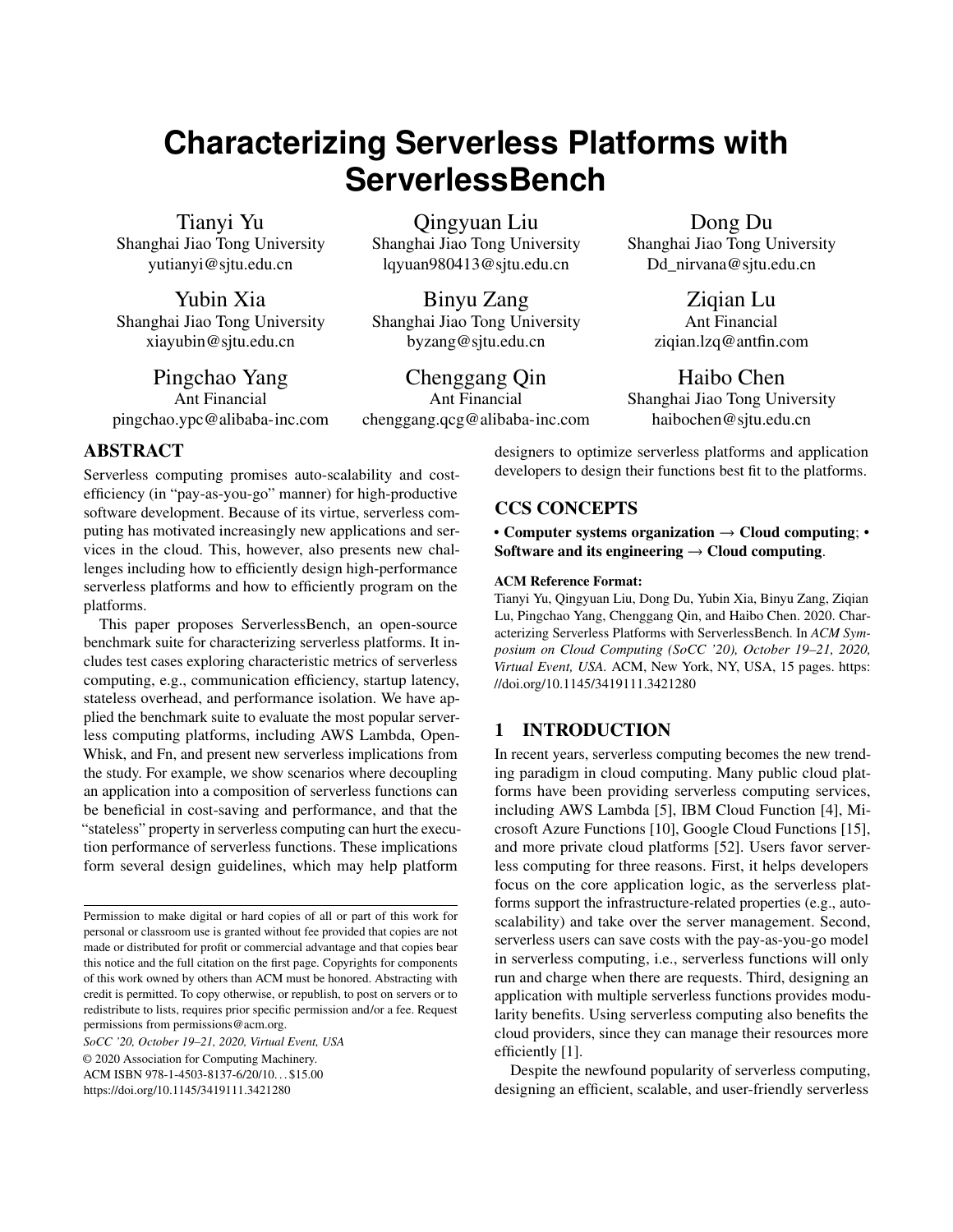platform remains challenging for system software designers. The challenge arises because serverless computing represents a significant departure from the way cloud platforms are traditionally designed. For example, startup latency is usually not a critical factor in prior cloud platforms, since most applications are long-running and do not frequently restart. However, in serverless computing, the platform creates a new function instance for each incoming request if there are no idle ones to reuse; therefore, function startup affects the end-to-end latency of each request and thus affects the user-experience [\[26,](#page-13-5) [34,](#page-13-6) [38,](#page-14-2) [40,](#page-14-3) [43\]](#page-14-4). Besides, serverless application developers face challenges on how to architect a serverless application that is both performant and cost-efficient. The real-world use cases for serverless computing that the developers can refer to are limited, especially for complex applications that consist of cooperating serverless functions. We examine AWS serverless application repository [\[6\]](#page-13-7), but the applications in the repository are mainly simple and demonstrative serverless functions that are meant to be used as a tool or a supportive component in a real-world system. Therefore, the impact of serverless computing model is still unclear for sophisticated use of serverless computing, and the design guidelines for complex serverless systems are sorely needed.

Therefore, a benchmark suite that can reveal the critical metrics of serverless computing and characterize serverless platforms is significant and necessary for both serverless platform designers and serverless application developers. Unfortunately, such a benchmark suite for serverless computing is still missing. The most related work is DeathStar [\[32\]](#page-13-8), an opensource microservice benchmark, which does not consider some essential metrics in serverless platforms, e.g., the startup latency, auto-scalability, and overheads caused by stateless execution. Other works [\[34,](#page-13-6) [36\]](#page-13-9) present tests to show the benefits of serverless computing over traditional paradigms. However, these tests fall short in exploring new implications to guide serverless platform optimization or serverless application design.

This paper proposes ServerlessBench, a general and opensource benchmark suite for serverless computing that helps system developers design and evaluate their serverless systems and provides useful hints for application developers to architect their serverless applications. ServerlessBench has three key distinctions compared with prior benchmark suites. First, it identifies critical metrics in serverless computing ranging from communication latency and startup latency to performance isolation. Second, it provides a set of test cases customized to evaluate the critical metrics, including real-world serverless workloads that cover popular cloud scenarios, e.g., image processing, Alexa skill application [\[2\]](#page-13-10), online compiling system [\[31\]](#page-13-11) and data analysis. Third, ServerlessBench is general to use in different kinds of serverless platforms,

e.g., container-based systems [\[4\]](#page-13-1), virtual machine-based systems [\[53\]](#page-14-5), or recently proposed lightweight virtualization systems [\[12,](#page-13-12) [16,](#page-13-13) [25,](#page-13-14) [41,](#page-14-6) [42,](#page-14-7) [47,](#page-14-8) [54\]](#page-14-9).

We conduct the evaluation on a commercial serverless platform (AWS Lambda [\[5\]](#page-13-0)), two open-source serverless platforms (OpenWhisk [\[4\]](#page-13-1) and Fn [\[13\]](#page-13-15)), and one in-production private cloud (Ant Financial). The paper then presents the discovered implications on characteristic metrics of serverless computing. For example, we present scenarios where decoupling an application into a composition of serverless functions can be beneficial in both cost-saving and performance (Implication I and Implication II). We call the serverless platform designers' attention to the implicit states (e.g., Just-in-Time profile) that are typically lost across requests due to the "stateless" property in serverless computing, as we discover that their absence might introduce performance penalty to the execution of serverless functions (Implication  $X$ ). The implications can guide the design of serverless platforms and applications. We present a case study to optimize serverless startup with inspiration from the implications. ServerlessBench is open-sourced at [https://github.com/SJTU-IPADS/ServerlessBench.](https://github.com/SJTU-IPADS/ServerlessBench)

The main contributions of this paper are as follows:

- A detailed analysis of critical metrics for serverless computing systems.
- A pertinent benchmark suite with customized test cases targeting different aspects of serverless computing.
- An evaluation of existing serverless platforms using ServerlessBench and characteristics of different serverless platforms found from the evaluation.
- Implications on serverless computing that can guide the design of serverless platforms and serverless applications.

# <span id="page-1-0"></span>2 BACKGROUND

*Serverless platform.* In serverless computing, the computation unit is a *function*. Application developers send their functions to a serverless platform, which provides sandboxed execution environments (containers [\[11,](#page-13-16) [44\]](#page-14-10) or virtual machines [\[12,](#page-13-12) [16,](#page-13-13) [17\]](#page-13-17)) for the functions to run. The platform compiles the serverless functions offline together with a runtime, then initializes the environment and invokes the handler function when requests arrive. A requirement for the function is being *stateless*—a function should not rely on states across requests. One reason for being stateless is to implement autoscalability, as a serverless platform is responsible for scaling the instances of functions according to the request traffic.

*Function startup.* In existing serverless platforms, a function instance can handle a request with either *cold start* or *warm start*, depending on whether there are available idle sandboxes. The first execution of a function always begins with a cold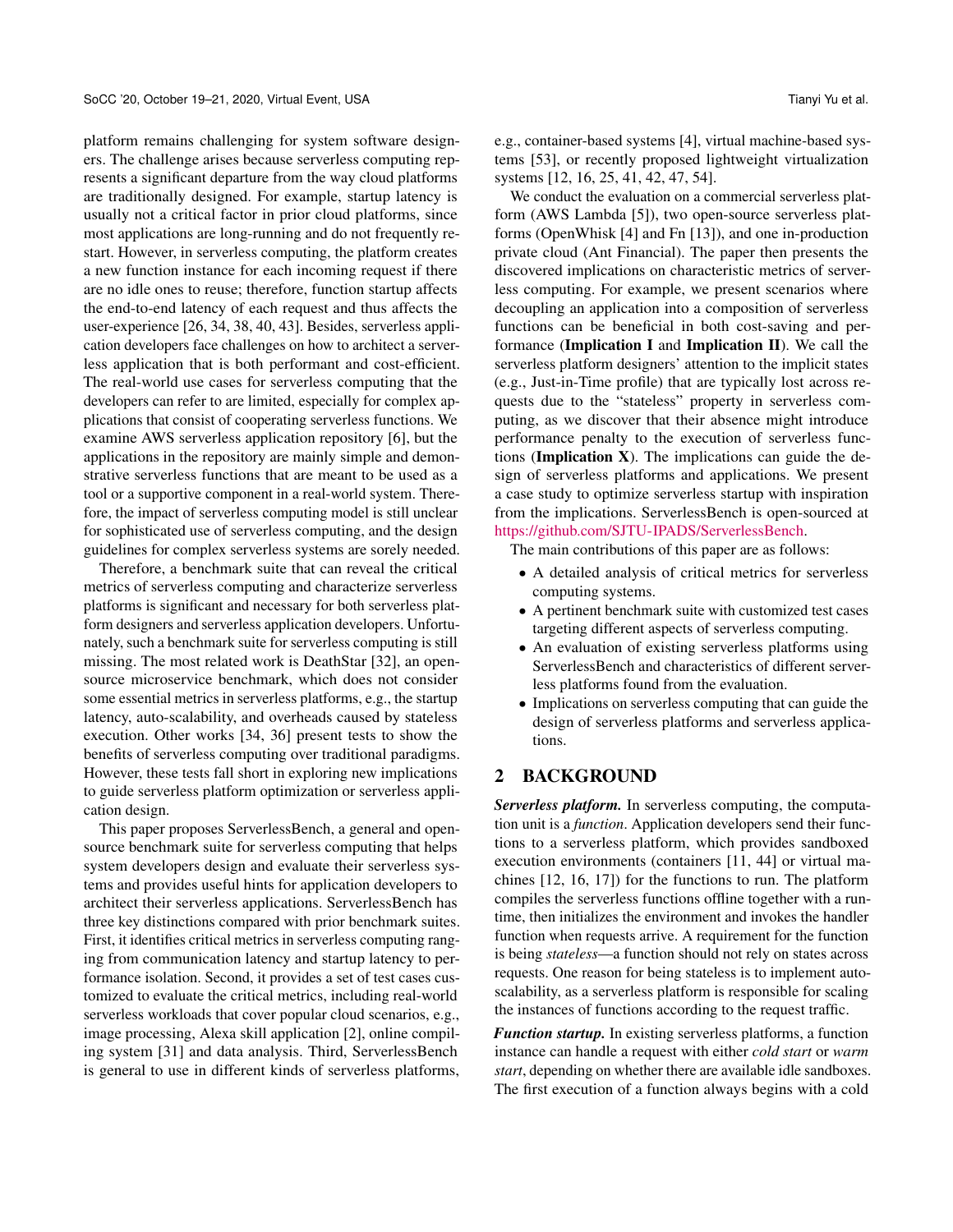start, which needs to prepare function image (e.g., Docker image), create sandboxes (e.g., Docker container), and load function codes. The cold start usually causes long latency. When a function instance finishes execution, the sandbox might pause for a specified period, so that it can serve the subsequent requests for the same function by unpausing, i.e., warm start.

*Function compositions.* Serverless application developers tend to decouple a complex application into a composition of loosely-coupled serverless functions in pursuit of fine-grained scalability and modular development and deployment. There are two function composition types: *sequence function chain* and *nested function chain*. Typically, a platform-provided or third-party coordinator (e.g., IBM Action Sequences [\[20\]](#page-13-18) and AWS Step Functions [\[7\]](#page-13-19)) is responsible for conducting a sequence function chain. Each function in a sequence chain finishes their work by transferring the result data to the next function in the sequence. In the nested chain, a function invokes a callee function and waits for the callee's results before it can return. These composition methods provide different flexibility and performance characteristics, thus should be carefully chosen according to the application needs.

*Serverless billing.* The pay-as-you-go manner billing in serverless computing is a significantly attractive factor for serverless users. The execution bill (the major cost in serverless computing) can be calculated by *C \* Time \* Resource*, in which *C* is a platform-specific constant, *Time* is the function execution time with millisecond-level granularity (100ms in AWS Lambda [\[5\]](#page-13-0), IBM Cloud Function [\[4\]](#page-13-1), and Google Cloud Functions [\[15\]](#page-13-3), 1ms in Azure Functions [\[10\]](#page-13-2)), *Resource* typically represents the memory and CPU resources provisioned to the function (in rarer cases such as Azure Functions it represents the average memory usage). Existing serverless platforms, including AWS Lambda, Google Cloud Functions and IBM Cloud Functions, usually allocate CPU computing resources in proportion to the provisioned memory size for a function.

# 3 OVERVIEW

This section illustrates the methodology that we adopt to evaluate serverless platforms and reveal implications in serverless computing. We first present four distinguishing metrics in serverless computing ([§3.1\)](#page-2-0). Based on the metrics, we construct ServerlessBench (Table [1\)](#page-3-0), a pertinent benchmark suite for evaluating serverless computing systems. We carefully implement the applications in ServerlessBench with a variety of programming languages, resource needs, and composition patterns, to reflect the diversity in existing serverless applications, and thus enhance the representativeness of Serverless-Bench. ServerlessBench can characterize serverless platforms and help expose defects in different subsystems (e.g., CPU, memory, OS, etc.). We use ServerlessBench to evaluate existing serverless platforms with the evaluation environment explained in [§3.2.](#page-2-1)

# <span id="page-2-0"></span>3.1 Serverless Metrics

We now analyze four distinguishing metrics in serverless computing.

*Metric1: Communication performance.* A complex serverless application is typically composed of several interacting functions and other cloud services. There are different function-interacting models to initiate the inter-function communication, such as using a function coordinator (sequence chain model) or using the serverless provider's SDK (nested chain model).

*Metric2: Startup latency.* The startup overhead is a unique challenge in serverless computing [\[36,](#page-13-9) [44,](#page-14-10) [52\]](#page-14-1). Contrary to traditional cloud services which are typically long-running, waiting or polling for incoming requests, serverless functions are initiated on-demand. Thus, the processing latency of each request contains the startup overhead (including sandbox preparation, function loading and initialization), which eventually affects the user experience. Besides, as the execution unit (serverless function) is typically small and short-lived (in seconds or even milliseconds) in serverless computing, the second-level startup can be a considerable overhead. Moreover, the possible high concurrency in a serverless platform makes it harder to achieve low-latency startup.

*Metric3: Stateless execution.* Although *stateless* is one of the natures of serverless computing, it may compromise the application performance in two ways: 1) data transmission overhead to maintain the states needed by the function logic in external storage services (e.g., AWS S3 [\[3\]](#page-13-20)); 2) loss of system states which contain useful information that can help improve performance (e.g., Just-in-Time profile and session cache).

*Metric4: Resource efficiency and performance isolation.* Co-locating serverless functions (of different patterns and priorities) as well as other computing workloads on the same machine is normal in the cloud for better resource utilization, especially for private serverless platforms. However, colocation may seriously damage the Service Level Agreement (SLA) if without strong performance isolation.

# <span id="page-2-1"></span>3.2 Methodology

We conduct evaluations on existing serverless platforms with ServerlessBench to explore serverless implications and inspire serverless platform designs and best practices. We evaluate a commercial serverless platform (AWS Lambda [\[5\]](#page-13-0)), two open-source serverless platforms (OpenWhisk [\[4\]](#page-13-1) and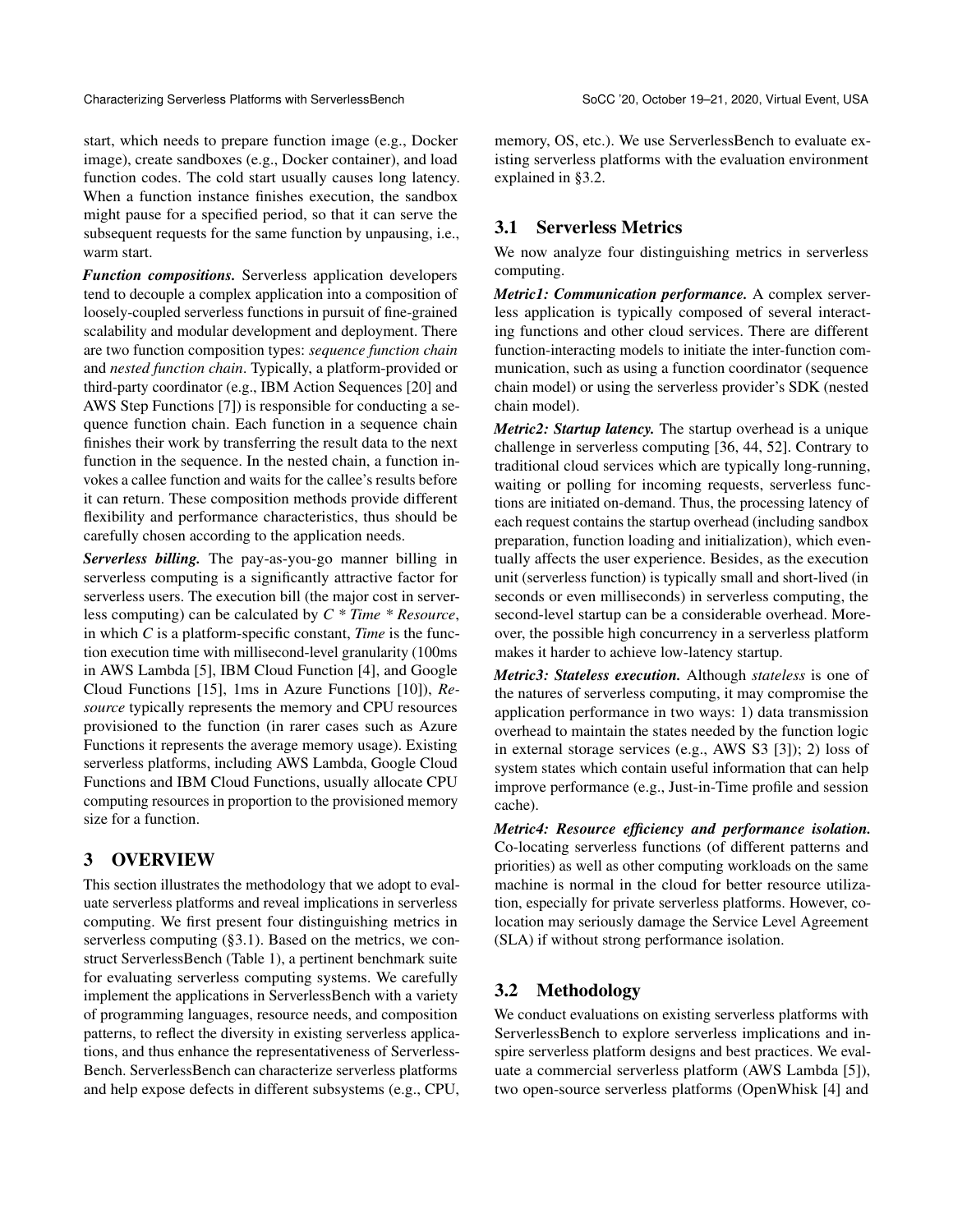| <b>Test name</b>                  | <b>Metrics</b>   | <b>Functions</b>         | <b>Description</b>                                         | <b>Platforms</b>                     |
|-----------------------------------|------------------|--------------------------|------------------------------------------------------------|--------------------------------------|
| <b>TC1:</b> Varied resource needs | Communication    | Alu                      | Analyze resource-efficiency in function composition.       | $\bigcirc \bigcirc \bullet \bigcirc$ |
| <b>TC2:</b> Parallel composition  | Communication    | Alu                      | Analyze performance with parallel functions.               | ററ●റ                                 |
| TC3: Long function chain          | Communication    | Node.js Array Sum        | Analyze the performance of a long function chain.          | $\bullet$                            |
| <b>TC4:</b> Application breakdown | Communication    | Four representative Apps | Breakdown the latency of real-world applications.          | $\bullet$                            |
| <b>TC5</b> : Data transfer costs  | Communication    | Node is Image            | Evaluate the efficiency of cross-function data transfer.   | $\bullet\bullet\bullet\circ$         |
| TC6: Startup breakdown            | Startup latency  | Hello, App               | Breakdown the OpenWhisk and Fn startup latency.            | $\bullet\bullet\circ\circ$           |
| <b>TC7:</b> Sandbox comparison    | Startup latency  | Four languages           | Analyze four serverless sandbox systems.                   |                                      |
| <b>TC8:</b> Function size         | Startup latency  | Python PackageImporter   | Analyze the startup latency with different function sizes. | $\bigcirc \bigcirc \bullet \bigcirc$ |
| <b>TC9:</b> Concurrent startup    | Startup latency  | Java Hello, C Hello      | Analyze the startup latencies of concurrent requests.      | $\bullet\bullet\circ\circ$           |
| <b>TC10</b> : Stateless costs     | <b>Stateless</b> | Java ImageResize         | Evaluate the costs of stateless execution.                 | $\bullet\bullet\circ\circ$           |
| <b>TC11:</b> Memory bandwidth     | Perf isolation   | DB-cache, MemBandwidth   | Analyze the performance isolation on memory resource.      | $\bigcirc \bigcirc \bigcirc \bullet$ |
| <b>TC12</b> : CPU contention      | Perf isolation   | DB-cache, Alu            | Analyze the performance isolation on CPU resource.         | $\circ\circ\circ\bullet$             |

<span id="page-3-0"></span>Table 1: Test cases with ServerlessBench. "TC" is short for "Test Case". The "Platforms" means whether the test case is applied in OpenWhisk, Fn, AWS, and Ant Financial, respectively, e.g., " $\bullet \circ \circ \circ$ " means a test case is only evaluated on OpenWhisk.

Fn [\[13\]](#page-13-15)), and one in-production private cloud (Ant Financial). The two evaluated open-source platforms run on a x86- 64 machine with an 80-core Intel Xeon (@2.00GHz) CPU and 192GB memory. We elaborate our evaluation around the above four metrics from [§4](#page-3-1) to [§7](#page-11-0) and present the implications for serverless usage and serverless platform design inferred from the evaluations.

#### <span id="page-3-1"></span>4 FUNCTION COMPOSITION

As the name "Function-as-a-Service" implies, the execution units in serverless computing are typically simple and shortlived functions. Therefore, it is natural that a complex serverless application is composed of several loosely-coupled functions. Existing serverless platforms support several function coordination mechanisms, allowing two composition types: *nested function chain* and *sequence function chain*. Serverless application developers have to make design choices such as (1) how to split a complex serverless application into functions, (2) which composition method to adopt, and (3) what intermediate states to pass across interacting functions.

Due to the lack of references and guidelines, serverless application developers can be confused about how to compose a performant and resource-efficient serverless application. Moreover, our evaluation (Figure [6\)](#page-6-0) shows that communication overhead can take up as much as 70% of the end-to-end latency for an online compiling application, which implies a significant optimization opportunity for platforms. We try to fill this void with a set of implications on serverless composition design, which are drawn from a thorough analysis of serverless composition methods based on our evaluation using ServerlessBench on existing serverless platforms.

# 4.1 Function Granularity

Splitting a standalone application into a swarm of coordinated serverless functions introduces extra startup and communication overhead. Therefore, serverless application developers might be tempted to include as much logic as possible in a

single function for performance concerns. However, putting all the logic in a single function is not a universal solution for all scenarios. We analyze two scenarios where function granularity can affect the serverless billing and performance in TestCase1 and TestCase2, respectively. As the resource allocation is largely configurable in a self-controlled environment, we conduct the tests on AWS Lambda to explore the billing and performance behaviors on black-box commercial systems.

<span id="page-3-2"></span>

Figure 1: The execution time and billing of integrated and splitted Alu application with different provisioned memory sizes. (a) Different phases have different resource needs. (b) The X-axis represents memory size provisioned for the "Compute" function, while the memory allocation for the "Load configuration" function stops growing at 1024MB.

*TestCase1: Varied resource needs.* As mentioned in [§2,](#page-1-0) serverless platforms typically charge the execution bill in proportion to the provisioned resources (e.g. memory and CPU resources), which is usually decided by the peak resource needs during the function execution. Thus, in the lowresource-needs phases during the execution, the resources are over-provisioned and overcharged. We evaluate a CPUintensive Alu application on AWS Lambda and analyze its execution bill when it executes as a single function or splits into two functions. The application consists of two execution phases: in the first phase, it connects to S3 and requests for a number  $N$  (**Load configuration phase**); in the second phase, it spawns 100 threads to conduct *N* times of arithmetic calculations (Compute phase). We construct a split version of the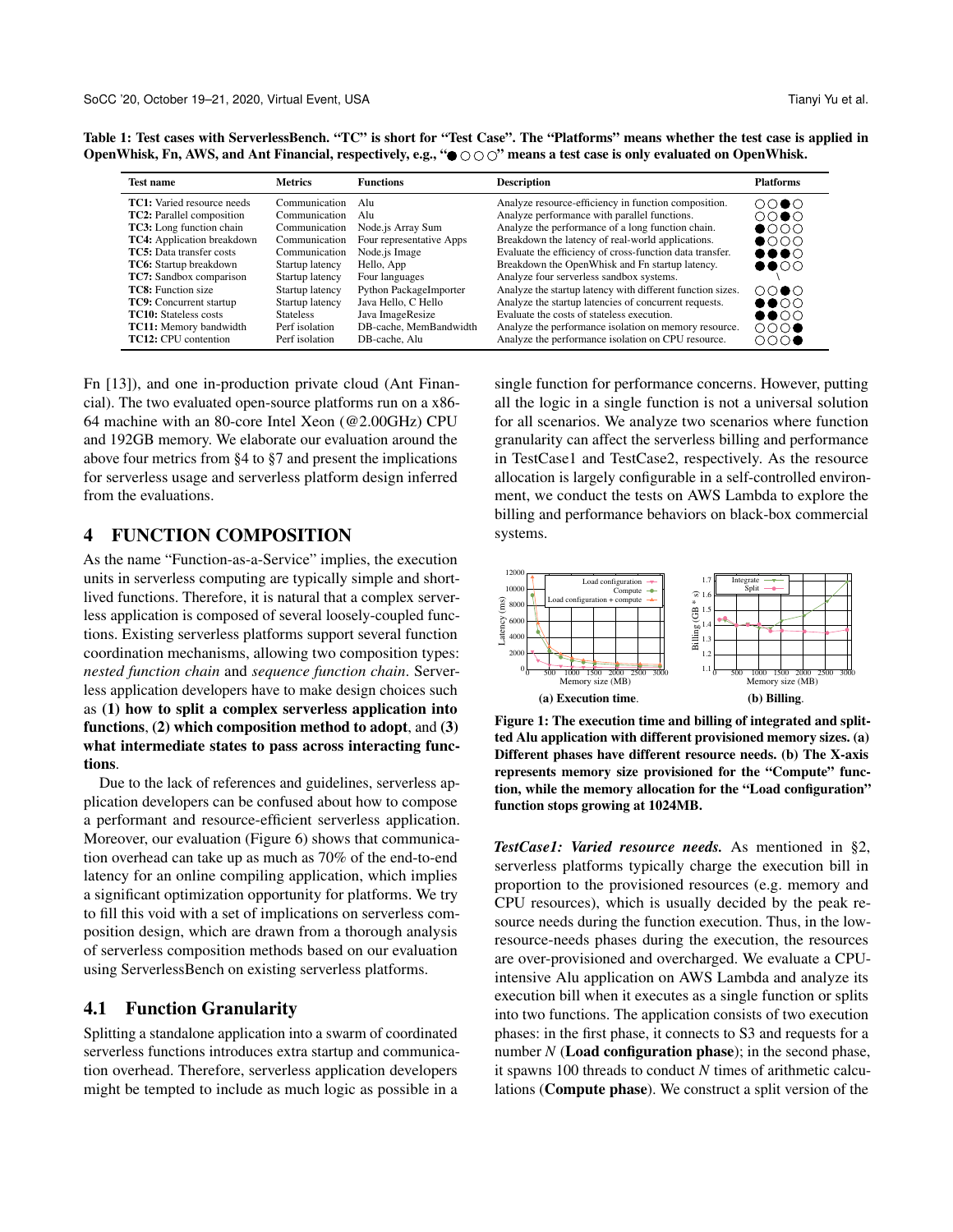application with a sequence function chain of two functions, handling the two execution phases in the original application, respectively. As AWS Lambda provides vCPUs in proportion to the provisioned memory size, we adjust the provisioned memory sizes to control the vCPU allocation in different execution phases.

Figure [1](#page-3-2) (a) suggests that the "Compute" phase is more CPU-intensive, observing performance improvement with provisioned memory size increasing all the way to 3GB, while the execution time for the "Load configuration" phase does not change much when the provisioned memory is larger than 1GB. We then compare the billing in the integrated and split cases with different provisioned memory sizes. For the split case, We provision at most 1GB memory to the "Load configuration" function, as the performance does not improve with larger memory size. Figure [1](#page-3-2) (b) shows that the billing (represented by *Memory \* Time*) grows drastically in the integrated case after the provisioned memory size is larger than 1GB, while remains steady in the split case. These results suggest that splitting the application and provision appropriate amount of resources to the composing functions can save costs with a small additional communication overhead. <sup>[1](#page-4-0)</sup> The underlying explanation is that the billing model refers to the provisioned resources instead of the actual resource needs. [2](#page-4-1)

#### Implication I

*Decoupling a serverless application with varied resource needs across execution phases might save costs.*

<span id="page-4-2"></span>

| Listing 1 Function code of Alu. |  |
|---------------------------------|--|
|---------------------------------|--|

|    | l: def Alu(loopTimes):      |
|----|-----------------------------|
| 2: | $result = 0$                |
| 3: | for i in range (loopTimes): |
| 4· | $result += doAlu()$         |
| 5: | return result               |

*TestCase2: Parallel composition.* While TestCase1 presents an example of cost-saving with a little overhead added to the function composition, in this test case, we illustrate a scenario where splitting an application into interacting functions improves the performance with parallel execution. We demonstrate with the Alu application in ServerlessBench (Listing [1\)](#page-4-2). The Alu application performs abundant independent arithmetic calculations, with the core handling logic capable of parallel execution. We rewrite the application to adopt parallel execution in two ways: using in-function multi-threading (Figure [2](#page-4-3) (b)), or exploiting parallelization between function instances (Figure [2](#page-4-3) (c)).

<span id="page-4-3"></span>

Figure 2: Different function execution patterns. "AC" is short for "Arithmetic Calculation".

<span id="page-4-4"></span>

Figure 3: The latency and billing of parallel-executed Alu application. The "Latency" denotes the end-to-end latency of Main function.

We implement the original application and two of its parallel variants and evaluate their performance on AWS lambda. The results in Figure [3](#page-4-4) (a) show that splitting an application with a parallelizable part and executing with concurrent functions outperforms the original standalone application. The request processing latency decreases with added parallelexecuted functions, and the performance can improve by 5x with ten concurrent functions. Notice that the in-function parallelization does not perform as well as inter-function parallelization. This is because serverless platforms restrict the computing resources (e.g., vCPUs) that can be allocated to a function instance. Therefore, the concurrency level in a single function instance is confined, and regardlessly running many threads in a single function can even hurt performance. Figure [3](#page-4-4) (b) shows less billing with higher function concurrency. This is because the parallel application is composed with nested function chain which faces double-billing problem (analzyed in TestCase4, [§4.2\)](#page-4-5). Therefore, with higher concurrency level the double-billed time (execution time for the Arithmetic Calculation) is shorter, so the total bill is also reduced.

#### Implication II

*Decoupling the parallelizable part in an application might help boost the overall performance with parallelexecuted serverless functions*.

#### <span id="page-4-5"></span>4.2 Composition Method

We now analyze the two main composition methods supported by existing serverless platforms: *sequence function*

<span id="page-4-0"></span><sup>&</sup>lt;sup>1</sup>The added communication latency is typically less than 100ms, as evaluated in Figure [7.](#page-6-1)

<span id="page-4-1"></span><sup>&</sup>lt;sup>2</sup>Azure Functions charges the resource consumption fee according to the average memory usage, with additional resource tracing mechanisms such as memory usage sampling employed by the platform [\[9\]](#page-13-21).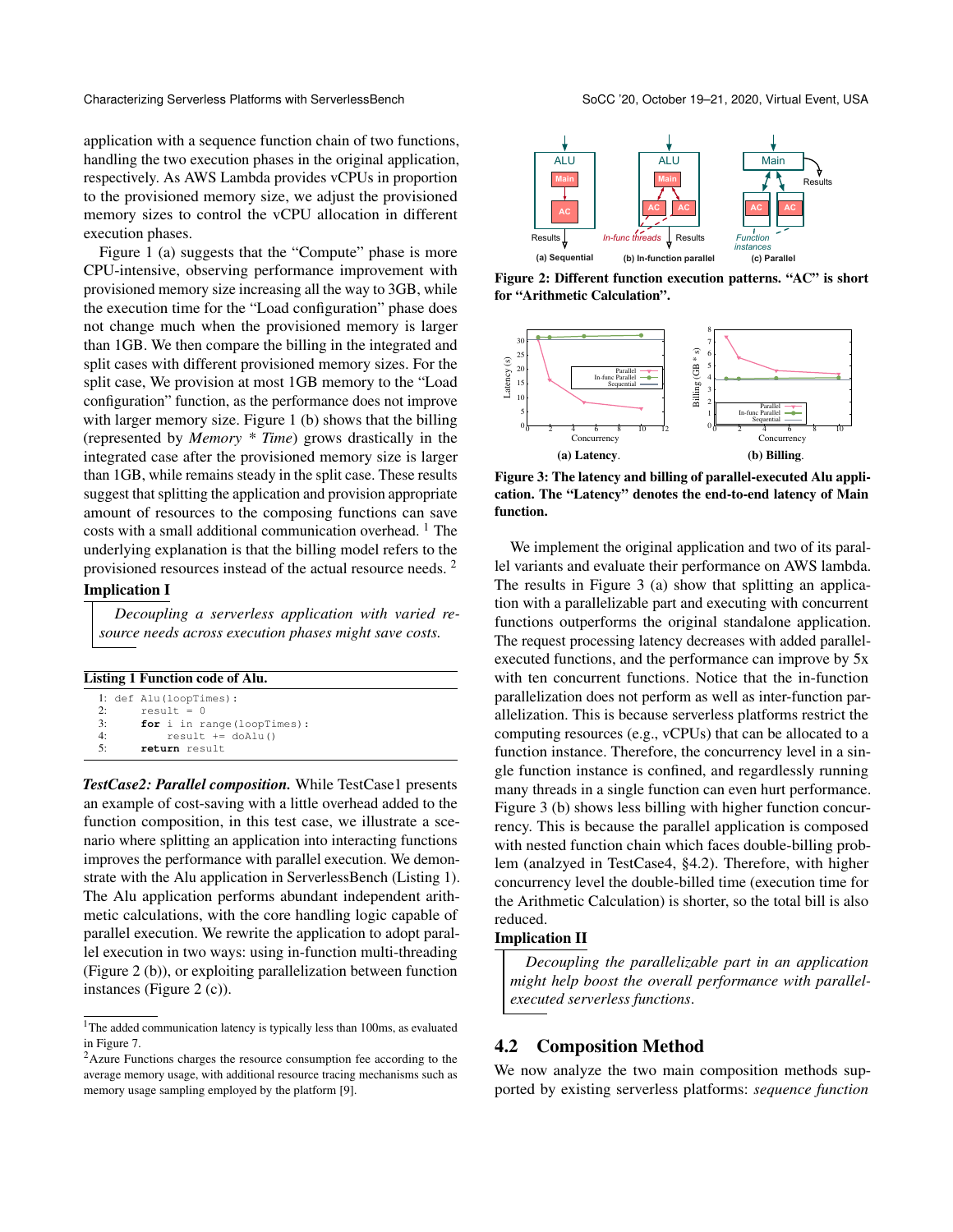<span id="page-5-0"></span>

Figure 4: End-to-end latency of long function chains.

*chain* and *nested function chain*. For sequence function chain, platforms or third-parties provide coordination mechanisms to take care of the workflow and pass the intermediate states across interacting functions (e.g., AWS Step Functions [\[7\]](#page-13-19), Azure Durable Functions [\[8\]](#page-13-22)). For nested function chain, the caller function calls another function by platform-provided SDK or direct network requests. Compared to the sequence function chain method, the nested function chain is more widely supported as it does not need additional mechanisms to conduct; instead, any serverless platform allowing network requests from function codes can support the nested function chain. We analyze the two composition methods with precise breakdown on the open-source platform (OpenWhisk).

*TestCase3: Long function chain.* To explore the performance implications with the two composition methods, we evaluate two variants of the Array Sum application in ServerlessBench. Array Sum is a serverless application with a configurable number of chained functions (the chain length is set to 100 in our test). We implement the two variants of the application with the sequence function chain method and the nested function chain method, respectively. We send the requests successively and record the processing latency of each request.

Figure [4](#page-5-0) shows that the performance of the sequence chain and the nested chain differs significantly. For the sequence chain, the first invocation triggers a cold start for the first function in the chain, leading to higher latency for the first request. However, since a subsequent function in a sequence chain can reuse the container holding prior functions, the cold start overhead is still minor as it is amortized by all the functions in the chain. For the nested chain, the first five requests fail with a timeout error. The reason is that the first function in a nested chain waits for all the following 99 functions to finish before it can return, so it easily exceeds the timeout value (default to 60s in OpenWhisk), especially when all the functions execute with cold starts. From the 6th request, there are enough warmed containers to allow the nested chain to finish request handling without a timeout, and the performance improves with more warmed functions. We learn a lesson from the evaluation that the nested function chain method faces a higher timeout risk than the sequence function chain method, as the timeout limit of the first function is enforced on the whole chain.

#### Implication III

*Nested function chain requires more resources and execution time as the caller function needs to wait for callee functions and, bares higher timeout risk compared to the sequence function chain method.*

*TestCase4: Serverless processing breakdown.* To further analyze the impact of different composition methods on complex serverless applications, we include four real-world serverless applications with different composition patterns in ServerlessBench. The four applications are *image processing*, *Alexa skill*, *online compiling*, and *data analysis*. Image processing is one of the most widely-used serverless workloads in the cloud [\[18,](#page-13-23) [22\]](#page-13-24). We compose the image processing application with five functions in a sequence chain (Figure [5](#page-6-2) (a)). Alexa skill is a representative of serverless workloads in the IoT world. It equips Alexa [\[2\]](#page-13-10) with capabilities that the users want, e.g., reading the daily news. We implement the Alexa skill application with nested function chain (Figure [5](#page-6-2) (b)). We implement the online compiling application based on *gg* framework [\[31\]](#page-13-11), which leverages the auto-scaling nature of serverless computing to boost the compiling performance. Online compiling relies on an external coordinator to schedule functions (sequence function chain). Data analysis is an example of serverless applications that are triggered by a thirdparty event-source. The application begins with the insertion of personal wage data (implemented with nested function chain), then it detects the database change, and triggers a database analysis sequence function chain (Figure [5](#page-6-2) (c)). We evaluate the request processing time of the four real-world serverless applications on OpenWhisk [\[4\]](#page-13-1). We first upload the tested application into the platform, then sequentially request the application for ten times. We send each request after the response of the last request is received. Thus, the applications serve the first request with a cold started function instance, and serve all subsequent requests with the warm start. For each application, we repeat the evaluation for ten times and calculate the average latency.

We break the end-to-end request processing latency into three parts: startup, communication, and execution. Figure [6](#page-6-0) (a) shows the proportion of time spent on each part in cold start and warm start for the four applications. Surprisingly, we notice that in Alexa skill application, although the startup latency decreases from 38,194ms on average in cold start cases to 2,067ms in warm start cases, the proportion of the three parts in the end-to-end latency does not change much. The reason is that we construct the Alexa skill application with nested function chain method, so the execution time of the caller function includes the startup latency of the callee functions as well as the communication overhead. Similar observations occur in the data analysis application (constructed with a combination of sequence and nested function chain):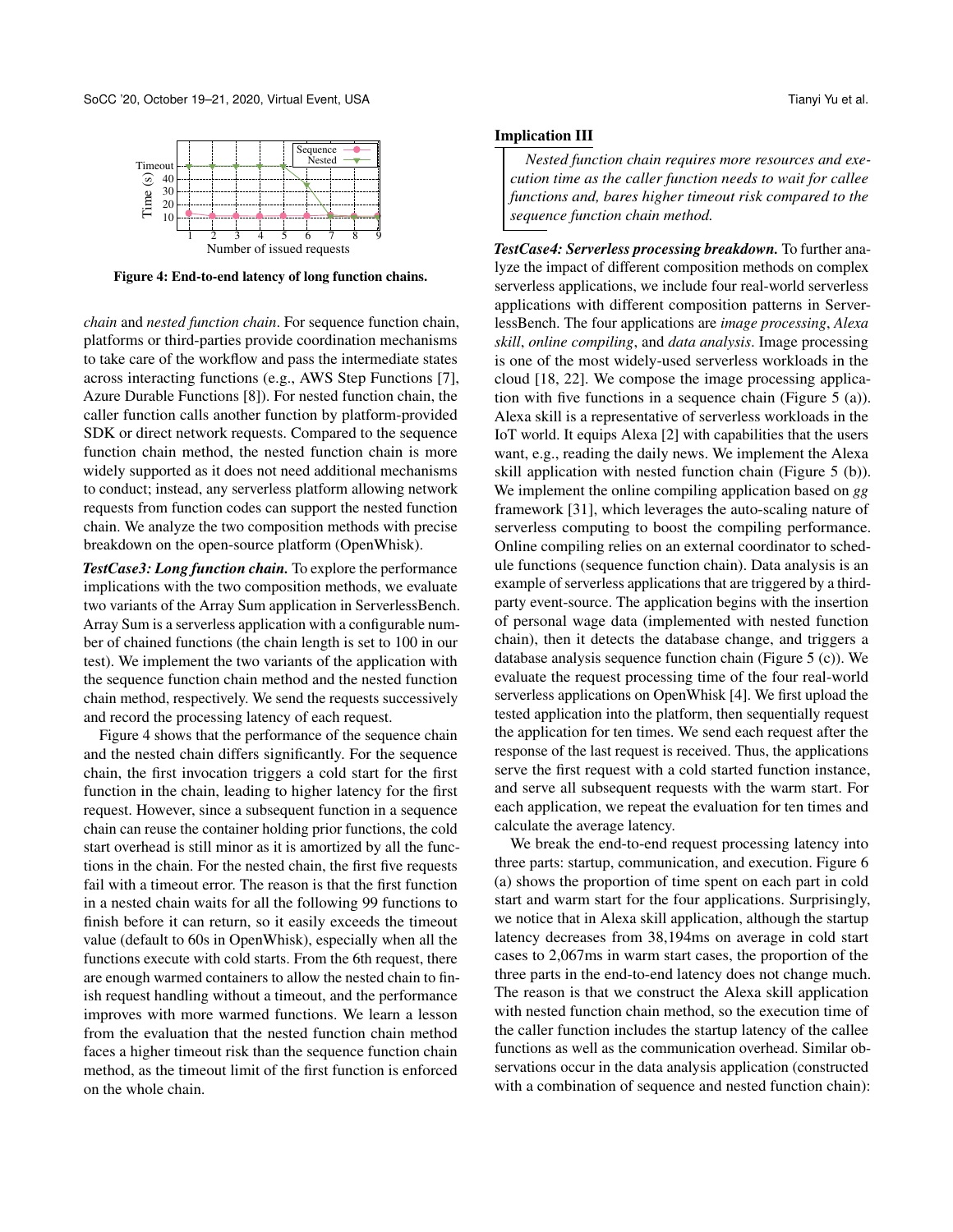<span id="page-6-2"></span>



<span id="page-6-0"></span>

<span id="page-6-1"></span>

Figure 6: Real-world serverless applications on OpenWhisk.



with the startup latency decreases from 39,528ms to 1,975ms when switching from cold start to warm start, the execution time also decreases from 5,170ms to 900ms. This phenomenon reflects the double-billing drawback of nested function chain, i.e., the function processing time is charged more than once in a nested chain. As is shown in Figure [6](#page-6-0) (b), the billing duration contains all the overhead between nested chain functions, including startup and communication. Thus, *the slow cold start not only affects the startup latency but can also poison the execution performance in the nested function chain, and cause a drastic rise in serverless cost*. By contrast, the execution time and overhead variation in one function do not affect the execution time of another in a sequence chain, thus free of double-billing problem.

#### Implication IV

*Composition methods can significantly impact the billing in serverless computing as the platforms charge the execution time and overhead more than once in a nested function chain.*

Despite the higher timeout risk and double-billing problem, serverless application developers might still prefer the nested chain method in specific scenarios with its advantages in flexibility. First, not all serverless platforms provide sequence function chain mechanisms with semantics needed by the application. For example, Google Cloud Functions [\[15\]](#page-13-3) does not have a platform-provided serverless orchestration mechanism. OpenWhisk provides Action Sequence [\[20\]](#page-13-18), but only

supports a single chain, i.e., common composition patterns such as branching and parallelization are not supported. Second, even for function coordinators with rich semantics such as Amazon Step Functions [\[7\]](#page-13-19), which orchestrates functions with user-defined state machines, the supported semantics might not be flexible enough for many use cases. For example, Amazon Step Functions support the *Parallel* state type to execute tasks in parallel. However, the application developers have to list all the tasks to execute in parallel in an array in the state machine, restricting the flexibility of concurrency level. Besides, it is a waste of effort if all the tasks to execute in parallel are the same function. Third, adopting coordinators with rich semantics usually require application developers to make extra efforts on the orchestration services, e.g., the state machine for whole application using Amazon Step Functions.

#### 4.3 Payload Size

*TestCase5: Data transfer costs.* The data transfer between serverless functions typically involves several steps, e.g., request routing, load balancing, and message queue operations. To examine how efficient existing serverless platforms transfer data between functions, we evaluate a Node.js serverless application which transfers images with different sizes (from 0KB to 50KB) on OpenWhisk, Fn, and AWS Lambda. We implement the chain on OpenWhisk with OpenWhisk's Action Sequence [\[20\]](#page-13-18). For Fn, we leverage *flow* [\[14\]](#page-13-25), a lightweight workflow model provided by Fn project. We employ AWS Step Functions [\[7\]](#page-13-19) for AWS Lambda. As AWS Step Functions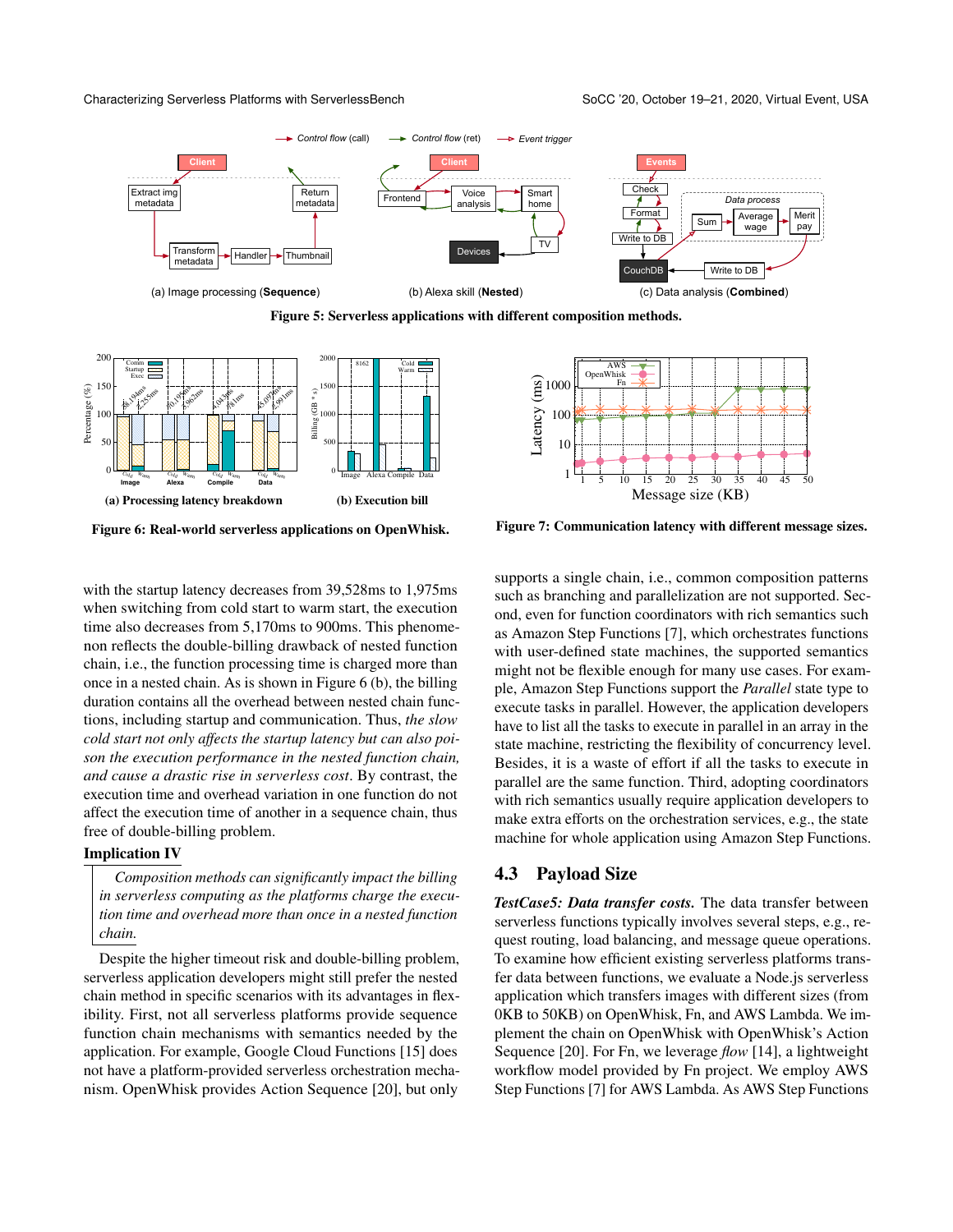restricts the directly-passing payload size to less than 32KB, we upload the payload data to S3 before the caller function finishes, and let the callee function download the data before it starts the handling logic for the payload with sizes more than 32KB (this is also the suggested workaround for large payloads by AWS [\[21\]](#page-13-26)). We record the period between the caller function finishes and the callee function ready to *unpause* as OpenWhisk's communication latency, and use the period between the end of the caller function and the start of the callee function as the communication latency in Fn and AWS Lambda with payload size under 32KB. For large payload (more than 32KB) in AWS Lambda, we record the time between the data uploading (to S3) in the caller function and the start of handling (after downloading the payload) in the callee function as the communication latency.

The results in Figure [7](#page-6-1) show that communication latency increases very slowly within a small range of transferred image sizes (0KB–30KB) on all three platforms. Because the data passing method changes from direct data passing to indirect data passing via S3 due to the AWS Lambda data passing limit, the communication latency rises drastically at 35KB. Placing interacting functions on the same node further inspires data passing optimizations such as using local message bus [\[22\]](#page-13-24) or shared memory [\[49\]](#page-14-11) for data transfer. Thus, we address the observation that passing a limited size of data between functions may only add neglectable communication overhead compared to the case with no data passed between functions. This observation can motivate possible serverless execution optimization with state passing, as explored in [\[48\]](#page-14-12).

#### Implication V

*Passing small messages during communication incurs little additional costs, while the applicaiton developers might use the takeaway information to optimize the execution of subsequent functions.*

#### 5 STARTUP LATENCY

This section analyzes the startup latency challenge faced by serverless applications with a set of detailed evaluation in different platform settings and requesting scenarios.

*TestCase6: Startup breakdown.* To analyze the source of serverless startup cost, we make a detailed breakdown of the startup latency of four functions in ServerlessBench: Python-Hello, Java-Hello, Python-Django and Java-ImageResize. We examine the warm start and cold start cases on two opensource serverless platforms, OpenWhisk and Fn [\[13\]](#page-13-15).

Table [2](#page-8-0) presents the time spent in each phase of the startup process in OpenWhisk. In a typical cold start with image pulling (when the function not specifies the docker image tag or uses the "latest" tag), the image pulling phase ("Image pull" in Table [2\)](#page-8-0) is the primary source of cost, taking up to 81% of the total startup latency. In addition, sandbox initialization ("Docker run" and "Docker init" in Table [2\)](#page-8-0) takes up 20% of the startup latency (or more than 95% when a local image is used and free of image pulling overhead), during which Docker uncompresses the function image into the local storage, prepares the isolation environment (e.g., namespaces and cgroups), and initiates the language runtime (e.g., Python and JVM) of the invoked function. The warm start takes about 135ms, which is 35x faster than a cold start with image pulling (or 7x faster than a cold start without image pulling). In the warm start, "Docker unpause" becomes the primary source of cost, composing up to 71% of the total startup latency. In this phase, the serverless platform wakes up a paused container with the same function image to handle the new requests. OpenWhisk also provides a hot start mechanism, where a request reuses the container holding a just-finished function instance without pausing/unpausing. With OpenWhisk hot start, the function startup time can reduce to less than 10ms. However, OpenWhisk pauses the function container after 50ms since it finishes, so the hot start case only applies to requests arrive within 50ms interval since a reusable function instance finishes.

Table [3](#page-8-1) breaks down the cold start latency of a Hello Python function in Fn. Fn platform always looks for and uses the local function image in a cold start, contrasting to OpenWhisk, which only looks to the local image registry when a specific docker image tag is configured. The overall cold start latency (without image pulling) is 941ms, which slightly outperforms OpenWhisk, as the complex components involved in Open-Whisk (e.g., Kafka for message passing from OpenWhisk core controller to the function invokers and CouchDB for function lifetime management) introduce additional overheads. Fn also provides a high-performance "hot function" mechanism, which can achieve around 1ms startup latency.

The results above show the effort to optimize the startup latency by holding or caching the finished sandboxes on the platform to avoid long latency incurred by cold start for every request. However, the finished function instances can remain in hot or warm state only for a short period of time before they cool down, because the platform cannot predict when will a next request arrive, and keeping idle sandboxes wastes platform resources. There are existing methods that use userprovided information to increase the warm start probability. For example, AWS Lambda provides "provisioned concurrency" configuration that promises fast startup for the configured concurrency. However, this configuration is static and pre-defined. For more flexible and dynamic resource allocation, we suggest that an end-user who is knowledgeable about the request issuing pattern can inform the platform with some hints in each request, e.g., expected arrival time of the next request and the numbers of subsequent requests. This negotiation can benefit both the serverless provider and the user.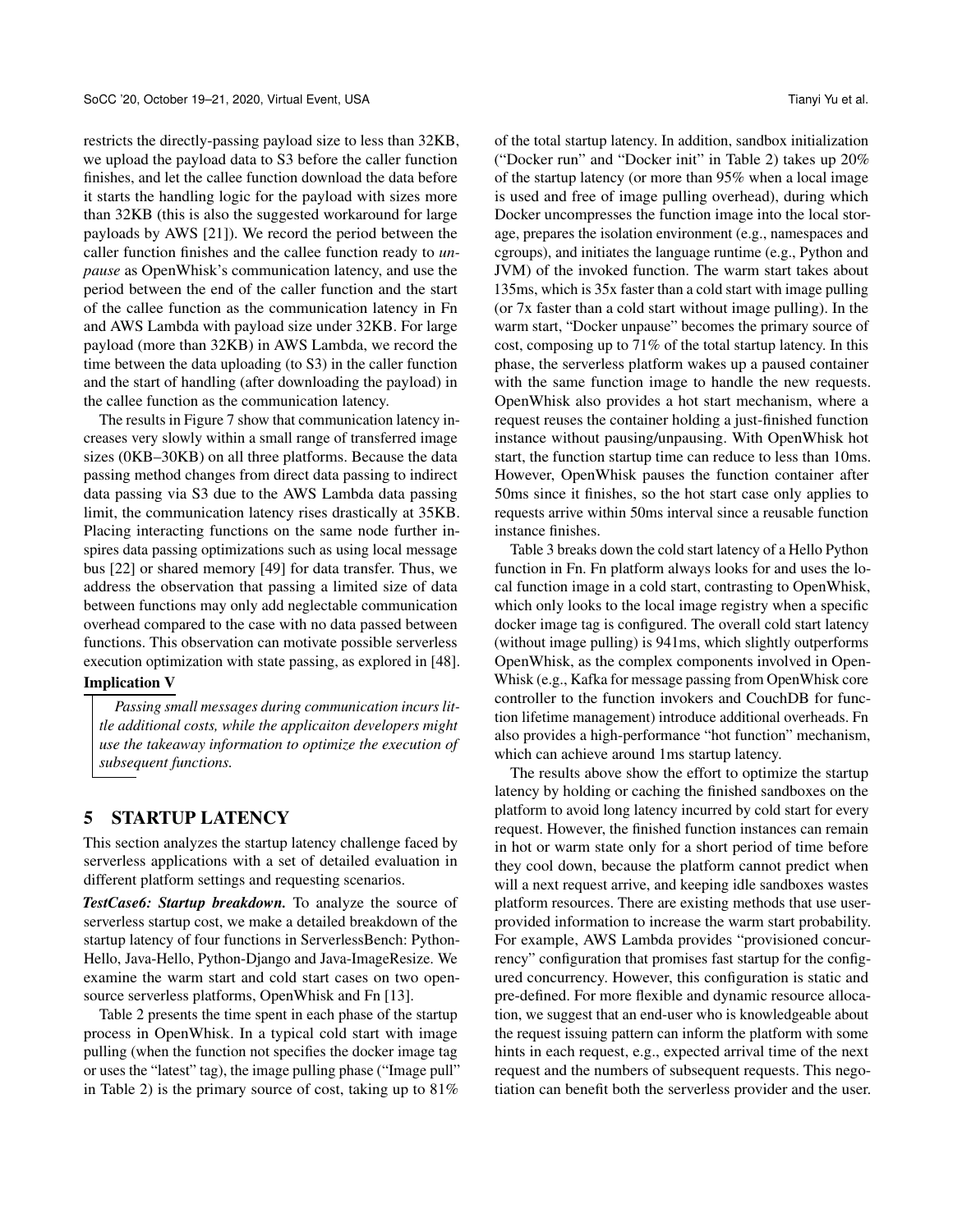<span id="page-8-0"></span>

|                       | <b>Applications</b>                                          | Routing                      | <b>Load balance</b>      | Msg<br>queue             | Image pull<br>(optional)             | <b>Docker</b><br>run             | <b>Docker</b><br>init            | Send<br>Arg.               | <b>Sum</b>                                                                         |
|-----------------------|--------------------------------------------------------------|------------------------------|--------------------------|--------------------------|--------------------------------------|----------------------------------|----------------------------------|----------------------------|------------------------------------------------------------------------------------|
| Cold<br>start<br>(ms) | Complex Java<br>Complex Python<br>Hello Java<br>Hello Python | 30.7<br>30.3<br>30.5<br>30.5 | 3.0<br>3.0<br>2.6<br>2.8 | 0.8<br>0.9<br>0.6<br>0.9 | 3645.7<br>3812.8<br>3609.0<br>3763.6 | 749.3<br>733.0<br>744.2<br>741.0 | 158.4<br>266.6<br>159.7<br>259.7 | 18.7<br>2.1<br>18.0<br>1.2 | $960.9 (+3645.7)$<br>$1035.9 (+3812.8)$<br>$955.6 (+3609.0)$<br>$1036.1 (+3763.6)$ |
|                       | <b>Applications</b>                                          | Routing                      | <b>Load balance</b>      | Msg<br>queue             | Prepare con-<br>tainer               | Docker<br>unpause                | <b>Prepare</b><br>Arg.           | Send<br>Arg.               | <b>Sum</b>                                                                         |
| Warm<br>start<br>(ms) | Complex Java<br>Complex Python<br>Hello Java<br>Hello Python | 30.3<br>30.2<br>30.0<br>30.1 | 2.7<br>2.7<br>2.4<br>2.6 | 0.8<br>0.7<br>0.9<br>0.8 | 0.2<br>0.3<br>0.3<br>0.3             | 97.2<br>96.0<br>95.6<br>96.7     | 1.8<br>1.7<br>1.4<br>1.7         | 2.3<br>3.3<br>2.5<br>1.8   | 135.4<br>135.2<br>133.0<br>134.4                                                   |

Table 2: OpenWhisk startup latency breakdown.

|  |  | Table 3: Fn startup latency breakdown. |  |  |  |
|--|--|----------------------------------------|--|--|--|
|--|--|----------------------------------------|--|--|--|

<span id="page-8-1"></span>

|                 | Routing Image pull (optional) Image validate Docker create Docker run Function exec |      |       | Sum                   |
|-----------------|-------------------------------------------------------------------------------------|------|-------|-----------------------|
| Cold start (ms) | 6281.2                                                                              | 99.6 | 529.5 | 263.4 894.6 (+6281.2) |

The serverless provider can charge the resource idling fee on the user thus avoid resource wasting, and users are willing to be charged as the warm start leads to shorter execution time and thus lower execution cost.

#### Implication VI

*Serverless platforms can accept hints of the expected arrival time of the next request that can help adjust the resource holding time to serve requests with warm start as much as possible.*

<span id="page-8-2"></span>

Figure 8: Startup latency with different sandboxing methods. Cold start for all cases.

*TestCase7: Sandbox comparison.* As illustrated in [§2,](#page-1-0) different serverless platforms might employ different sandboxing methods to hold the function runtime environment. For example, both Fn and OpenWhisk adopt Docker containers as the function sandbox. The startup breakdown for OpenWhisk and Fn shows that Docker operations (e.g., Docker run, Docker unpause) are significant sources of startup overhead. We analyze how different sandboxes perform in the function booting process with four widely-used sandbox runtimes: Docker [\[11\]](#page-13-16), FireCracker [\[12\]](#page-13-12), gVisor [\[16\]](#page-13-13), and HyperContainer [\[17\]](#page-13-17). We evaluate functions written in four programming languages, including Python, Node.js, Ruby, and C, which are the most

used languages in existing serverless platforms [\[1\]](#page-13-4). For each language, a simple "HelloWorld" application and a real-world application are included. For C, we use Stateless-Nginx as a real-world application. We use Django for Python and Sinatra for Ruby as the real-life applications, which are both web applications. For Node.js real-life application, we use a web server.

The results (Figure [8\)](#page-8-2) show that sandboxes with higher isolation levels (e.g., HyperContainer, gVisor) typically suffer from longer startup latency, as the sandbox runtime is heavier. Firecracker is a lightweight virtual machine designed and employed by AWS Lambda. It stands out with the shortest startup latency in all evaluated applications except for Node.js applications.

#### Implication VII

*General-purpose sandboxes such as Docker containers are not efficient enough for serverless computing. Serverless platform designers should research on serverlessspecific sandbox designs (e.g., FireCracker microVM) that might reduce the startup overhead and even provide stronger isolation.*

<span id="page-8-3"></span>

Figure 9: Startup latency with different function sizes. Cold start for all cases.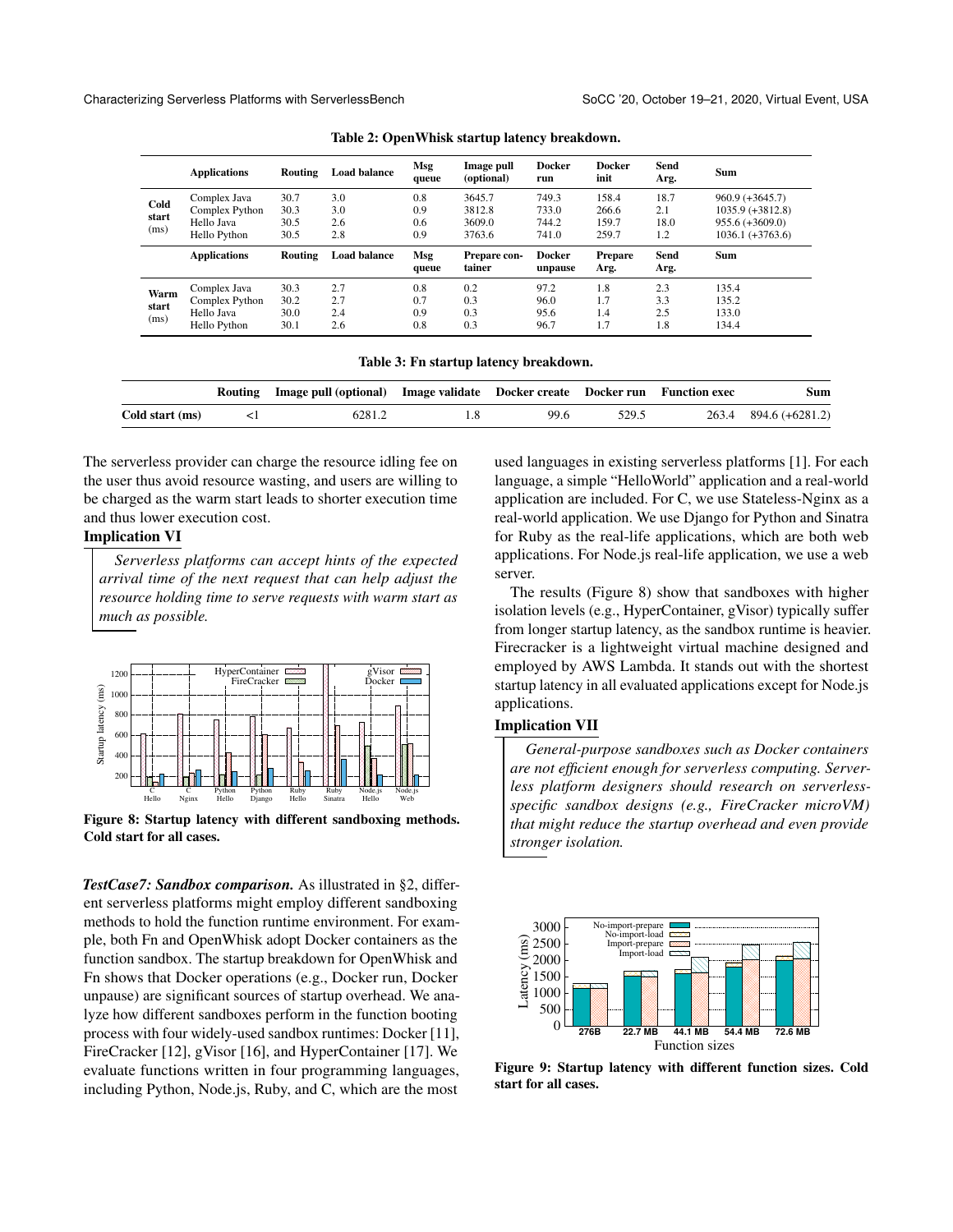*TestCase8: Function size comparison.* Function code size is an often-overlooked factor in serverless use cases. Before a serverless platform can execute a function for the first time (cold start), it has to prepare the execution environment by first importing and unzipping the function package (containing the function source codes and dependency packages), then loading the function codes and dependencies for execution. In this process, larger function package might bring higher overhead to the total startup latency. We analyze the impact of function size on serverless startup latency using the Python PackageImporter application in ServerlessBench. We construct the application by packing the Python handler codes with different numbers of dependency packages, producing varying package sizes. Specifically, we add four popular PyPI packages (*mypy*, *numpy*, *django*, and *sphinx*) of sizes between 10–23MB into the function package accumulatively, producing five function packages of sizes: 276B (no dependency packages included), 22.7MB (with *mypy*), 44.1MB (with *mypy* and *numpy*), 54.4MB (with *mypy*, *numpy*, and *django*), and 72.6MB (with all four packages). For each package size, we compare the startup latency when the function handler actually imports the packages or not (the dependency packages are redundantly included in this case).

We evaluate how function size affects startup latency on a typical commercial serverless platform (AWS Lambda). We break down the startup latency into "prepare" and "load" phases. The latency in the "prepare" phase includes time spent from the request issuing at the client-side, to the request handling and function triggering directed by AWS platform, and function code transmission from S3 storage to the compute node where the lambda function will execute on. We extract the time spent in the "load" phase from Lambda execution logs ("Init Duration" attribute provided by AWS Lambda). During this phase, the platform prepares the function execution environment on the compute node and loads the function codes into the execution environment.

Figure [9](#page-8-3) shows the evaluation results. Comparing the "import" and "no-import" cases of the same package size, we observe similar latency on the "prepare" phase. However, the total startup latencies differ because the loading time is longer when the handler actually imports the packages. Besides, larger function packages endure longer startup latency due to larger data transmission size in the "prepare" phase. There are existing researches pointing out the package-import overhead [\[44\]](#page-14-10) and suggesting optimizations with locally-prepared packages and cached execution environment. However, many existing serverless platforms (including AWS Lambda and OpenWhisk) expect the application developers to pack the dependencies in the function package and do not handle the dependencies on the platform side, so serverless application developers should still be careful about the function size and dependencies really needed.

#### Implication VIII

*Functions with larger code sizes suffer from longer startup latency due to larger data transmission and package import overhead. Serverless application developers should optimize the function codes to import the minimal needed packages and pack only necessary dependencies.*

<span id="page-9-0"></span>

Figure 10: Startup latency with different container concurrency. "OpenWhisk-40" denotes the tests on OpenWhisk with container concurrency of 40.

*TestCase9: Concurrent startup.* To analyze how the autoscale property of serverless computing impacts serverless startup, we evaluate the startup latency of the Java-Hello and C-Hello function in ServerlessBench on OpenWhisk and Fn. For each function, we send 40 requests simultaneously with 40 clients. We compare the distribution of startup latencies with the maximum concurrent container number limit in OpenWhisk configured to be 1 and 40. Fn does not have a hard limit in the maximum concurrent container number on a single node, but in our tests, the actual concurrency of Fn containers is 30–40.

Figure [10](#page-9-0) presents the cumulative distribution function (CDF) of startup latency of the Java-Hello and C-Hello functions, with different container concurrency. The C-Hello function with only one container on OpenWhisk runs much slower than other cases because of the queueing delay in the message queue (the Java-Hello function does not suffer from this significant delay because the Java-Hello function executes faster than the C-Hello function, thus shortens the wait time). We observe drastically increased startup latency and significantly longer tail at higher container concurrency on OpenWhisk. For example, the p99 latency of the Java function is 191ms for one concurrent container and 415ms for 40 concurrent containers. Compared to OpenWhisk, Fn has a significantly shorter tail. The main reason for the difference in tail latency lies in the framework components: OpenWhisk employs several complex building blocks to support the functioning of the framework (e.g., CouchDB to maintain the system states, Kafka for message passing, and ZooKeeper to manage the Kafka cluster); while Fn does not integrate the complex components in itself. This implies that the serverless platform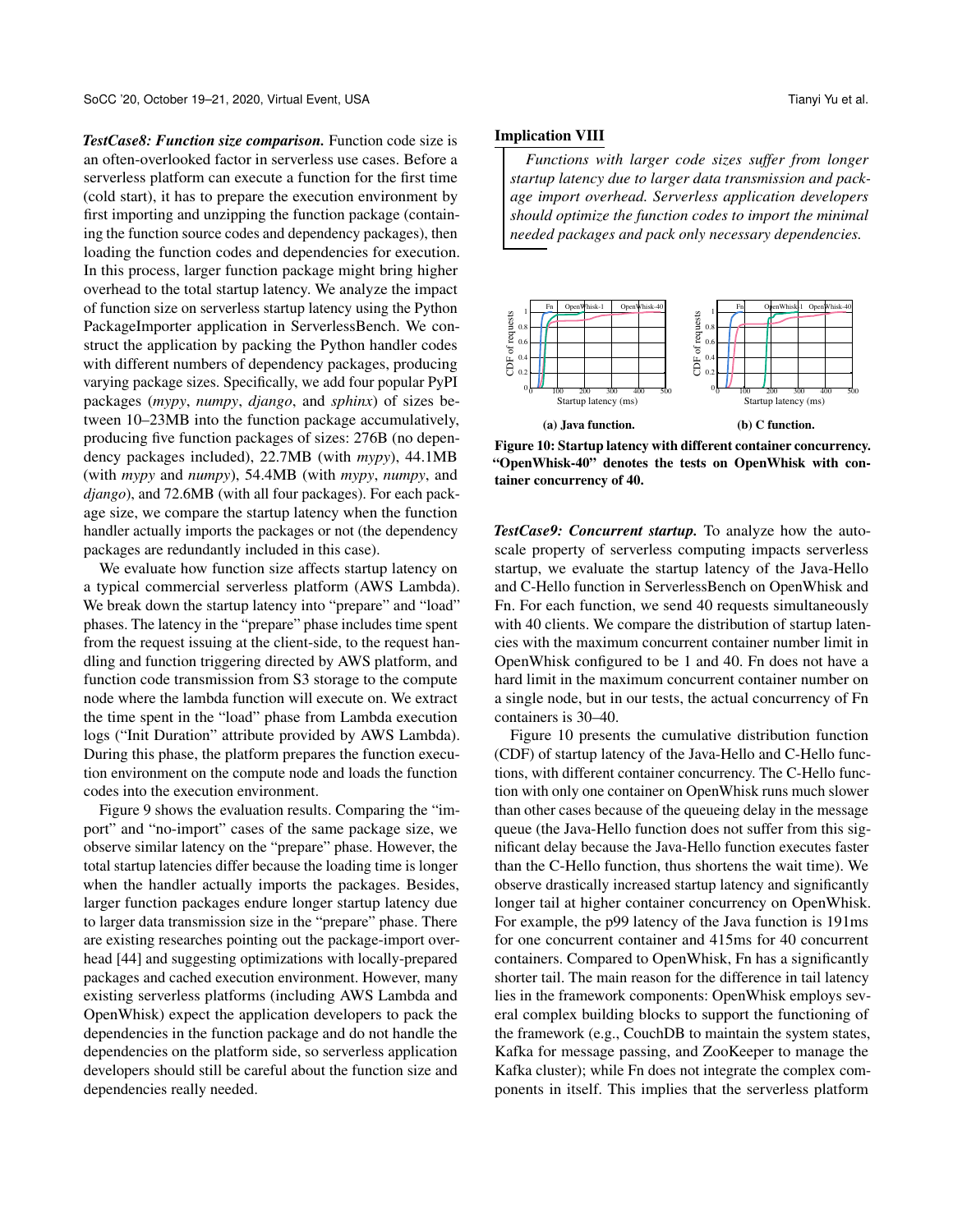designers should pay attention to each supporting component's scalability in the serverless framework to preserve the auto-scaling promise for serverless users.

#### Implication IX

*The design of supporting components for serverless platforms (such as load balancer and message queue) can affect the scalability of serverless computing.*

# 6 STATELESS EXECUTION

With the consensus that "stateless" is one of the build-in natures of serverless computing, we study the implications related to the states in this section. In the paper, we classify the states into two categories: *explicit states* and *implicit states*. The explicit states are the data explicitly used and managed by serverless functions, while the implicit states are the data used by the language runtime (e.g., cached data and codes, JIT profiles). As many state-of-the-art cloud applications are stateful, many recent works discuss and propose stateful serverless designs [\[19,](#page-13-27) [24,](#page-13-28) [49,](#page-14-11) [50\]](#page-14-13). The design of a serverless state management system must highlight two key factors: 1) states being durable beyond function life cycles; 2) state passing being efficient enough. Most researches adopt a two-layer design with a high-efficiency local data passing mechanism (using local cache [\[24,](#page-13-28) [50\]](#page-14-13), local key-value store [\[19\]](#page-13-27), or shared memory [\[49\]](#page-14-11)) along with a scalable and durable global object storage. anti-<br>
and the result of the results and between the stational particles in the results of the results of stational components for serveriess plat-<br>
[one station as load balancer and measure queue) can<br>
affect the scalabi

While the platforms have put effort into supporting stateful property in serverless computing to expand serverless use cases, they usually drop the implicit states which do not affect the correctness of execution. Nevertheless, the implicit states might contain useful information that can help improve performance. For example, JVMs typically employ Just-in-Time (JIT) Compiling to improve application performance over time. A long-running application can accumulate the profile information throughout the execution, and leverage it to generate code cache for performance improvement, but scaling out requests into stateless function instances loses the information.

*TestCase10: Stateless costs.* To explore the effect of the implicit states on serverless computing, we use the ImageResize function in ServerlessBench to compare the execution time when the requests share the implicit states or not. We employ open-source platforms in this test to control the state-reusing behavior. First, we simulate a long-running scenario by invoking the ImageResize function one by one (up to 2000 requests). The warm start mechanism preserves all states across requests by serving each request in the same function container. Figure [11](#page-10-0) (a) shows the execution time of each sequentially executed ImageResize function on OpenWhisk

<span id="page-10-0"></span>

Figure 11: ImageResize application execution with or without state sharing across requests.

latency decreases: the first decrease from 90ms to 6ms after five function invocations, and the second from 6ms to 4ms at the 210th invocation, and to 3ms at the 478th invocation. The latency decrease at the beginning comes from the lazy initialization mechanisms in JVM, e.g., dynamic class loading, in which case the classes loaded in the prior executions save the class loading time for the subsequent executions. JIT Compilation leads to the following two significant latency decreases. Fn's result also indicates that the execution time decreases significantly after the first request, suggesting the performance degradation caused by lost system states.

We then compare the execution time of the same function without state-sharing on OpenWhisk. The left of Figure [11](#page-10-0) (b) presents the distribution of the function execution times with state-sharing in OpenWhisk (corresponding to the left of Figure [11](#page-10-0) (a), repeated four times). The results show that most executions finish in less than 5ms. For the non-sharing scenario, we send 2000 concurrent requests to OpenWhisk and collect execution times for each of them. We configure the maximum concurrent container number limit of OpenWhisk to 80. We repeat the test 4 times and present the execution time distribution of the 8000 requests in the right of Figure [11](#page-10-0) (b). Compared with the distribution in the state-sharing case (the left of Figure [11](#page-10-0) (b)), we observe longer execution time in the non-sharing scenario, i.e., >7ms for most requests.

To conclude, the stateless nature in serverless computing introduces extra latency with both the transfer of explicit states and the loss of implicit states. While the application developers have to manage the explicit states to ensure correctness, the serverless platform controls the implicit states (e.g., JIT profiles), which could be leveraged for optimizations.

# Implication X

*Serverless platforms could share the implicit states, e.g., cache or JIT profile, among instances of a function to improve the execution performance.*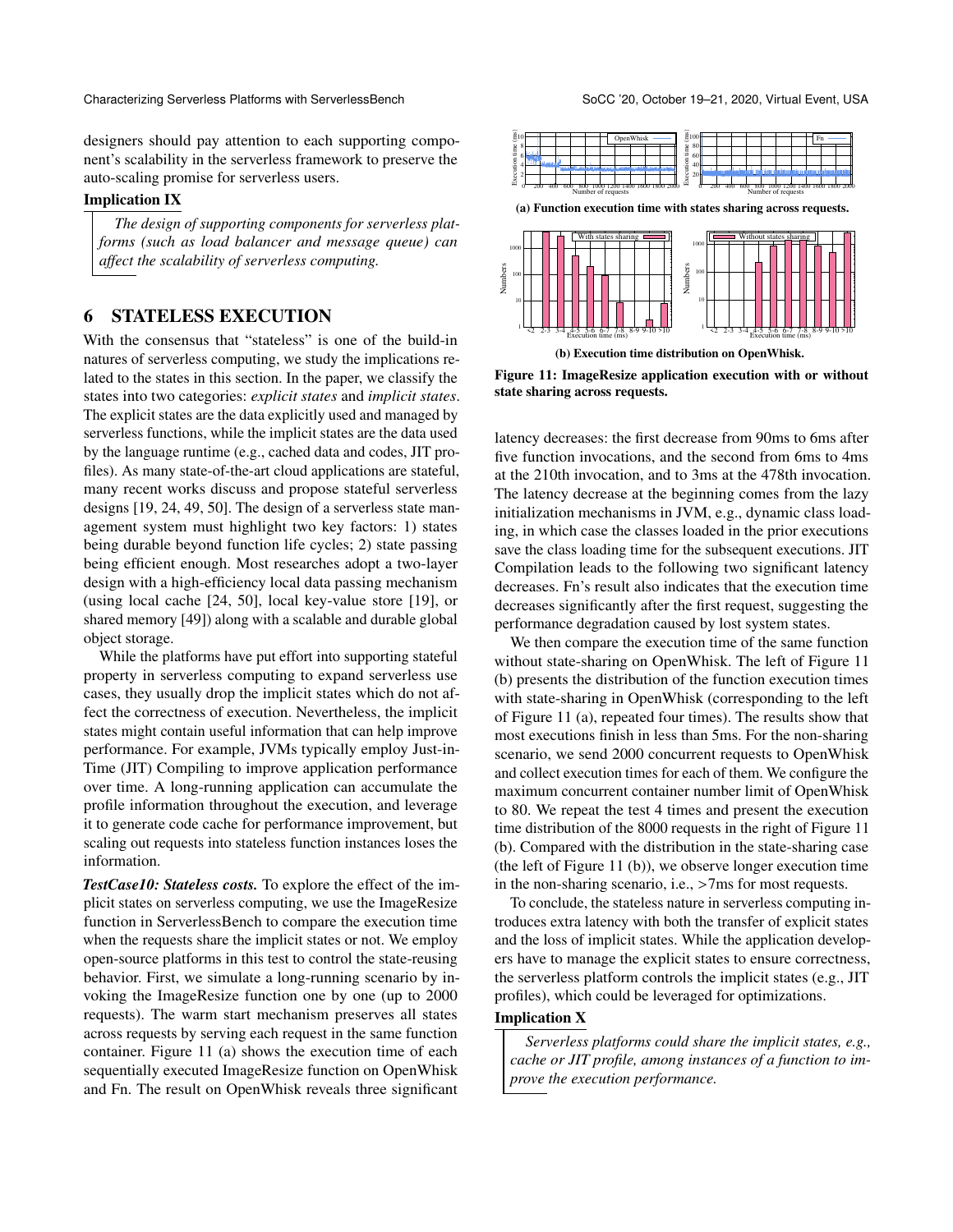<span id="page-11-1"></span>

Figure 12: Performance comparison when DB-cache application co-running with memory-intensive workload. (a) DB-cache throughput under different memory pressure. (b) Memory bandwidth utilization under different memory pressure. The series with the "No-contention" label shows the ideal case, i.e., DBcache instances running without memory-intensive workloads. Other series show results when DB-cache instances co-run with different-pressured memory-intensive workload.

# <span id="page-11-0"></span>7 PERFORMANCE ISOLATION

Co-locating serverless functions with different resource needs (e.g., memory-intensive) is a common practice for resource efficiency [\[33\]](#page-13-29). In some cases, cloud providers co-locate the serverless functions with long-running analytics workloads on the same machine. While resource sharing happens in various co-location scenarios, the datacenter operators should carefully assess the performance isolation to preclude the possibility that other workloads break the SLAs of serverless applications.

This section explores the performance isolation issue in a private serverless platform (Ant Financial), which has been extensively co-locating the workloads to improve the resource utilization. We deploy a Redis-like cache-based serverless database application, *DB-cache*, with CPU-intensive and memory-intensive workloads, and examine sharing and isolation implications for each resource. Specifically, we bind eight DB-cache instances on 8 CPU cores on the same CPU socket (16 virtual CPUs with SMT enabled). We bind eight function invokers (responsible for sending serverless requests and collecting the responses) to cores on another CPU socket. We use an Alu application (CPU-intensive workload) and a MemBandwidth application (memory-intensive workload) to explore the CPU-related and memory-related implications, respectively. Running both the invokers and serverless functions on the same machine rules out the uncertain latency added by network transmission.

*TestCase11: Memory bandwidth contention.* To evaluate the performance isolation on memory bandwidth, we co-locate DB-cache application with a memory-intensive workload (MemBandwidth application). We construct cases with different memory bandwidth pressures by configuring the thread number of the MemBandwidth application to 1, 2, 4, and 8 (denoted by the ending "x" in "Px" labels in Figure [12\)](#page-11-1). The more threads running by the MemBandwidth application, the higher memory bandwidth pressure it generates. Eight function invokers each sends a million SET requests to a DBcache instance with 50 parallel connections. Figure [12](#page-11-1) (a) shows the DB-cache throughput when co-running with the MemBandwidth application set to different thread numbers. The results show that memory-intensive workloads could severely degrade the performance of serverless applications (17% throughput loss in the "P8" case compared to the "No-

contention" case). However, when the thread number of Mem-Bandwidth application is 1 or 2 (the "P1" and "P2" cases in Figure [12\)](#page-11-1), the performance of the DB-cache application is not severely affected. Figure [12](#page-11-1) (b) suggests that in the "P1" and "P2" cases, the total memory bandwidth need is still modest, and the bandwidth consumption of the DB-cache application does not reduce. This indicates that properly enforcing bandwidth limit on the memory-intensive workloads on the same node can preserve the performance of serverless applications.

#### Implication XI

*A serverless function will contend with others for memory bandwidth, which implies the platform should provide an essential isolation mechanism to guarantee sufficient bandwidth budgets.*

<span id="page-11-2"></span>

Figure 13: Performance comparison when DB-cache application co-running with CPU-intensive workload.

*TestCase12: CPU contention.* CPU sharing among applications is a default behavior handled by the system scheduler. Modern schedulers such as Complete Fair Scheduler (CFS) in Linux [\[27\]](#page-13-30) have been providing priority differentiation and enforcement mechanisms since long ago, e.g., by setting CPU shares in the CPU control group. However, schedulers cannot guarantee that performance will not degrade when latencysensitive serverless applications co-run with CPU-intensive workloads.

We conduct a comparative experiment to evaluate the performance of the DB-cache application in cases with or without CPU-intensive workload. A 16-threaded CPU-intensive workload (the Alu application) runs on the same CPU cores as the DB-cache application. To analyze the existing priority enforcement mechanism, we set the CPU shares of the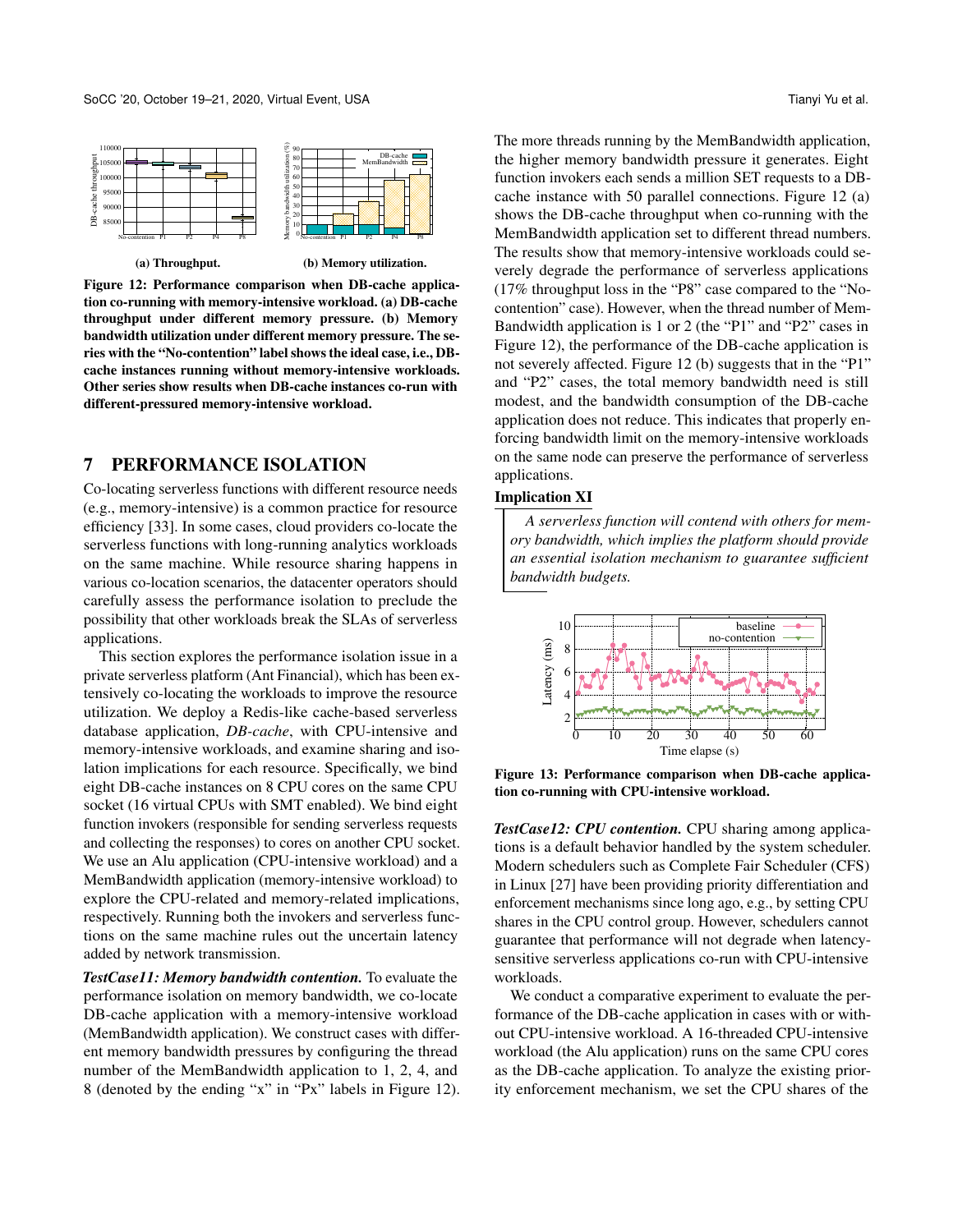Alu application to 2, while the CPU shares for the DB-cache application remains the default value (1024). Each function invoker sends a million LRANGE\_600 requests to a DB-cache instance with 50 parallel connections. We calculate the average processing latencies of the eight DB-cache instances in each second. Figure [13](#page-11-2) shows 109% higher latency when the DB-cache instances co-run with the Alu application.

Analyzing the system resource utilization, we find that the Alu application by itself causes nearly 100% CPU utilization on all 16 virtual CPUs. While the CPU shares parameter prioritizes the DB-cache threads over the Alu threads on the same virtual CPU, the intense CPU usage from the sibling hyperthread still limits the physical computation resource available to DB-cache, thus degrading the performance of the DB-cache application.

#### Implication XII

*Linux CPU Shares is insufficient. A more comprehensive system-level mechanism should accompany to maintain the performance of serverless functions, such as enforcing hardware thread priority across sibling virtual CPUs.*

# 8 OPTIMIZATION CASE STUDY

The implications found with ServerlessBench can guide the design of serverless platforms and serverless applications. In this section, we briefly introduce a startup optimization work inspired by Implication VII, Catalyzer [\[28\]](#page-13-31).

Catalyzer is a customized serverless sandbox design providing both strong isolation and extremely fast function startup. Instead of booting from scratch, Catalyzer achieves initialization-less by restoring from well-formed checkpoint images or forking from running template sandbox instances. Fundamentally, it removes the initialization cost by reusing state, which enables general optimizations for diverse serverless functions.

<span id="page-12-0"></span>

Figure 14: Startup latency with Catalyzer on gVisor.

We evaluate the startup latency with Catalyzer on gVisor to show the effectiveness. Figure [14](#page-12-0) shows the startup latencies with different languages on Catalyzer (forking from template sandboxes), ranging from 0.9ms to 2.4ms. Comparing to results in Figure [8,](#page-8-2) Catalyzer brings orders-of-magnitude speedup on function startup.

#### 9 RELATED WORK

DeathstarBench [\[32\]](#page-13-8) is a benchmark suite for large-scale applications with tens of microservices. It constructs several microservice applications (e.g., social networks) to reveal the implications of microservices, e.g., network contention and QoS violations. CloudSuite [\[29\]](#page-13-32) and DCBench [\[35\]](#page-13-33) explore the architecture implications of scale-out cloud workloads, e.g., the organization of instruction and memory systems. These benchmark suites fail to identify performance bottlenecks of serverless platforms, which should provide high scalability as well as low latency.

In serverless-specific field, Microsoft researchers characterize the serverless workloads on Azure Functions [\[46\]](#page-14-14). FunctionBench [\[37\]](#page-14-15) and SPEC-RG Vision [\[51\]](#page-14-16) propose serverless benchmark designs to reflect various aspects of serverless computing. Previous works also evaluate and compare how serverless applications behave on different platforms [\[23,](#page-13-34) [30,](#page-13-35) [39\]](#page-14-17). These works focus more on the serverless workloads and the performance differences between platforms instead of analyzing the underlying implications on serverless computing. Wang et al. [\[53\]](#page-14-5) reverse-engineer the architectures adopted by popular serverless providers with architectural-specific measurements on these platforms. Shahrad et al. [\[45\]](#page-14-18) uncover architectural and microarchitectural impacts on serverless computing with evaluations on OpenWhisk. Our work distinguishes by three key factors. First, we introduce a set of serverless benchmarks to analyze performance metrics that are unique and significant in serverless platforms. Second, we conclude serverless implications that can inspire the designing and using of serverless systems. Third, we evaluate on different categories of serverless platforms (open-source, commercial and private cloud) with both white-box and black-box analysis.

# 10 CONCLUSION

This paper proposes ServerlessBench, an open-source benchmark suite for cloud platform providing serverless computing services. We have leveraged the benchmark suite to explore 12 new implications on existing platforms, which are the basis for serverless system designers to optimize the platforms and for application developers to refine their serverless applications.

# 11 ACKNOWLEDGMENT

This work is supported in part by Key-Area Research and Development Program of Guangdong Province (No. 2020B010164003), the National Natural Science Foundation of China (No. 61972244, U19A2060, 61925206), the HighTech Support Program from Shanghai Committee of Science and Technology (No. 19511121100). Yubin Xia (xiayubin@sjtu.edu.cn) is the corresponding author.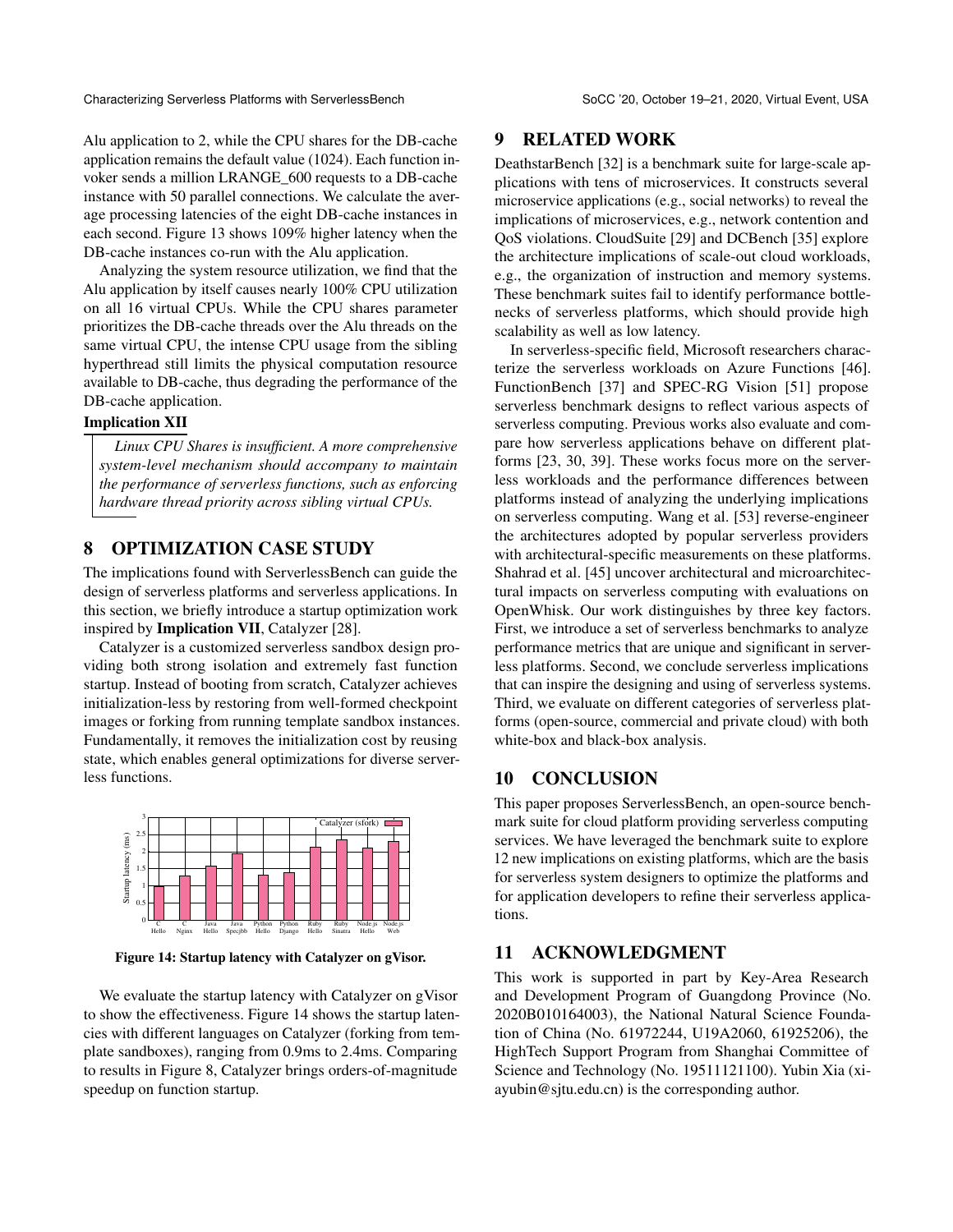# **REFERENCES**

- <span id="page-13-4"></span>[1] [n.d.]. 2018 Serverless Community Survey: huge growth in serverless usage. https://serverless.com/blog/2018-serverless-community-surveyhuge-growth-usage/. Referenced Jan 2020.
- <span id="page-13-10"></span>[2] [n.d.]. Amazon Alexa. [https://developer.amazon.com/en-US/alexa.](https://developer.amazon.com/en-US/alexa) Referenced December 2019.
- <span id="page-13-20"></span>[3] [n.d.]. AMAZON. Amazon simple storage service. [https://aws.amazon.](https://aws.amazon.com/s3) [com/s3.](https://aws.amazon.com/s3) Referenced December 2019.
- <span id="page-13-1"></span>[4] [n.d.]. Apache OpenWhisk is a serverless, open source cloud platform. [http://openwhisk.apache.org/.](http://openwhisk.apache.org/) Referenced December 2018.
- <span id="page-13-0"></span>[5] [n.d.]. AWS Lambda - Serverless Compute. [https://aws.amazon.com/](https://aws.amazon.com/lambda/) [lambda/.](https://aws.amazon.com/lambda/) Referenced December 2018.
- <span id="page-13-7"></span>[6] [n.d.]. AWS Serverless Application Repository. [https://serverlessrepo.](https://serverlessrepo.aws.amazon.com) [aws.amazon.com.](https://serverlessrepo.aws.amazon.com) Referenced December 2019.
- <span id="page-13-19"></span>[7] [n.d.]. AWS Step Functions. [https://aws.amazon.com/step-functions/.](https://aws.amazon.com/step-functions/ ) Referenced July 2019.
- <span id="page-13-22"></span>[8] [n.d.]. Azure Durable Functions. [https://docs.microsoft.com/en-us/](https://docs.microsoft.com/en-us/azure/azure-functions/durable/ ) [azure/azure-functions/durable/.](https://docs.microsoft.com/en-us/azure/azure-functions/durable/ ) Referenced May 2020.
- <span id="page-13-21"></span>[9] [n.d.]. Azure Functions Pricing. [https://azure.microsoft.com/en-us/](https://azure.microsoft.com/en-us/pricing/details/functions/) [pricing/details/functions/.](https://azure.microsoft.com/en-us/pricing/details/functions/) Referenced May 2020.
- <span id="page-13-2"></span>[10] [n.d.]. Azure Functions Serverless Architecture. [https://azure.microsoft.](https://azure.microsoft.com/en-us/services/functions/) [com/en-us/services/functions/.](https://azure.microsoft.com/en-us/services/functions/) Referenced December 2018.
- <span id="page-13-16"></span>[11] [n.d.]. The Docker Containerization Platform. [https://www.docker.com/.](https://www.docker.com/) Referenced December 2018.
- <span id="page-13-12"></span>[12] [n.d.]. Firecracker. [https://firecracker-microvm.github.io/.](https://firecracker-microvm.github.io/) Referenced December 2018.
- <span id="page-13-15"></span>[13] [n.d.]. Fn Project - The Container Native Serverless Framework. [https:](https://fnproject.io) [//fnproject.io.](https://fnproject.io) Referenced December 2018.
- <span id="page-13-25"></span>[14] [n.d.]. fnproject/flow: Fn Flow Server. [https://github.com/fnproject/flow.](https://github.com/fnproject/flow ) Referenced Jan 2020.
- <span id="page-13-3"></span>[15] [n.d.]. Google Cloud Function. [https://cloud.google.com/functions/.](https://cloud.google.com/functions/) Referenced December 2018.
- <span id="page-13-13"></span>[16] [n.d.]. Google gVisor: Container Runtime Sandbox. [https://github.com/](https://github.com/google/gvisor) [google/gvisor.](https://github.com/google/gvisor) Referenced December 2018.
- <span id="page-13-17"></span>[17] [n.d.]. Hyper - Make VM run like Container. [https://hypercontainer.io/.](https://hypercontainer.io/) Referenced December 2018.
- <span id="page-13-23"></span>[18] [n.d.]. lambda-refarch-imagerecognition. [https://github.com/aws](https://github.com/aws-samples/lambda-refarch-imagerecognition)[samples/lambda-refarch-imagerecognition.](https://github.com/aws-samples/lambda-refarch-imagerecognition) Referenced December 2019.
- <span id="page-13-27"></span>[19] [n.d.]. Nimbella. The simplest way to build and run serverless applications. [https://nimbella.com.](https://nimbella.com) Referenced May 2020.
- <span id="page-13-18"></span>[20] [n.d.]. openwhisk/actions.md. [https://github.com/apache/openwhisk/](https://github.com/apache/openwhisk/blob/master/docs/actions.md ) [blob/master/docs/actions.md.](https://github.com/apache/openwhisk/blob/master/docs/actions.md ) Referenced July 2019.
- <span id="page-13-26"></span>[21] [n.d.]. Use ARNs Instead of Passing Large Payloads. [https://docs.aws.](https://docs.aws.amazon.com/step-functions/latest/dg/avoid-exec-failures.html) [amazon.com/step-functions/latest/dg/avoid-exec-failures.html.](https://docs.aws.amazon.com/step-functions/latest/dg/avoid-exec-failures.html) Referenced May 2020.
- <span id="page-13-24"></span>[22] Istemi Ekin Akkus, Ruichuan Chen, Ivica Rimac, Manuel Stein, Klaus Satzke, Andre Beck, Paarijaat Aditya, and Volker Hilt. 2018. SAND: Towards High-Performance Serverless Computing. In *Proceedings of the 2018 USENIX Conference on Usenix Annual Technical Conference* (Boston, MA, USA) *(USENIX ATC '18)*. USENIX Association, USA, 923–935.
- <span id="page-13-34"></span>[23] Timon Back and Vasilios Andrikopoulos. 2018. Using a Microbenchmark to Compare Function as a Service Solutions. In *Service-Oriented and Cloud Computing*, Kyriakos Kritikos, Pierluigi Plebani, and Flavio de Paoli (Eds.). Springer International Publishing, Cham, 146–160.
- <span id="page-13-28"></span>[24] Daniel Barcelona-Pons, Marc Sánchez-Artigas, Gerard París, Pierre Sutra, and Pedro García-López. 2019. On the FaaS Track: Building Stateful Distributed Applications with Serverless Architectures. In *Proceedings of the 20th International Middleware Conference* (Davis, CA, USA) *(Middleware '19)*. Association for Computing Machinery, New

York, NY, USA, 41–54.<https://doi.org/10.1145/3361525.3361535>

- <span id="page-13-14"></span>[25] Adam Belay, Andrea Bittau, Ali Mashtizadeh, David Terei, David Mazières, and Christos Kozyrakis. 2012. Dune: Safe User-Level Access to Privileged CPU Features. In *Proceedings of the 10th USENIX Conference on Operating Systems Design and Implementation* (Hollywood, CA, USA) *(OSDI'12)*. USENIX Association, USA, 335–348.
- <span id="page-13-5"></span>[26] Sol Boucher, Anuj Kalia, David G. Andersen, and Michael Kaminsky. 2018. Putting the "Micro" Back in Microservice. In *Proceedings of the 2018 USENIX Conference on Usenix Annual Technical Conference* (Boston, MA, USA) *(USENIX ATC '18)*. USENIX Association, USA, 645–650.
- <span id="page-13-30"></span>[27] Justinien Bouron, Sebastien Chevalley, Baptiste Lepers, Willy Zwaenepoel, Redha Gouicem, Julia Lawall, Gilles Muller, and Julien Sopena. 2018. The Battle of the Schedulers: FreeBSD ULE vs. Linux CFS. In *Proceedings of the 2018 USENIX Conference on Usenix Annual Technical Conference* (Boston, MA, USA) *(USENIX ATC '18)*. USENIX Association, USA, 85–96.
- <span id="page-13-31"></span>[28] Dong Du, Tianyi Yu, Yubin Xia, Binyu Zang, Guanglu Yan, Chenggang Qin, Qixuan Wu, and Haibo Chen. 2020. Catalyzer: Sub-Millisecond Startup for Serverless Computing with Initialization-Less Booting. In *Proceedings of the Twenty-Fifth International Conference on Architectural Support for Programming Languages and Operating Systems* (Lausanne, Switzerland) *(ASPLOS '20)*. Association for Computing Machinery, New York, NY, USA, 467–481.
- <span id="page-13-32"></span>[29] Michael Ferdman, Almutaz Adileh, Onur Kocberber, Stavros Volos, Mohammad Alisafaee, Djordje Jevdjic, Cansu Kaynak, Adrian Daniel Popescu, Anastasia Ailamaki, and Babak Falsafi. 2012. Clearing the Clouds: A Study of Emerging Scale-out Workloads on Modern Hardware. *SIGPLAN Not.* 47, 4 (2012), 37–48.
- <span id="page-13-35"></span>[30] Kamil Figiela, Adam Gajek, Adam Zima, Beata Obrok, and Maciej Malawski. 2018. Performance evaluation of heterogeneous cloud functions. *Concurrency and Computation: Practice and Experience* 30, 23 (2018), e4792.
- <span id="page-13-11"></span>[31] Sadjad Fouladi, Francisco Romero, Dan Iter, Qian Li, Shuvo Chatterjee, Christos Kozyrakis, Matei Zaharia, and Keith Winstein. 2019. From Laptop to Lambda: Outsourcing Everyday Jobs to Thousands of Transient Functional Containers. In *Proceedings of the 2019 USENIX Conference on Usenix Annual Technical Conference* (Renton, WA, USA) *(USENIX ATC '19)*. USENIX Association, 475–488.
- <span id="page-13-8"></span>[32] Yu Gan, Yanqi Zhang, Dailun Cheng, Ankitha Shetty, Priyal Rathi, Nayan Katarki, Ariana Bruno, Justin Hu, Brian Ritchken, Brendon Jackson, et al. 2019. An Open-Source Benchmark Suite for Microservices and Their Hardware-Software Implications for Cloud & Edge Systems. In *Proceedings of the Twenty-Fourth International Conference on Architectural Support for Programming Languages and Operating Systems* (Providence, RI, USA) *(ASPLOS '19)*. ACM, 3–18.
- <span id="page-13-29"></span>[33] Jing Guo, Zihao Chang, Sa Wang, Haiyang Ding, Yihui Feng, Liang Mao, and Yungang Bao. 2019. Who Limits the Resource Efficiency of My Datacenter: An Analysis of Alibaba Datacenter Traces. In *Proceedings of the International Symposium on Quality of Service* (Phoenix, Arizona) *(IWQoS '19)*. Association for Computing Machinery, New York, NY, USA.
- <span id="page-13-6"></span>[34] Joseph M Hellerstein, Jose Faleiro, Joseph E Gonzalez, Johann Schleier-Smith, Vikram Sreekanti, Alexey Tumanov, and Chenggang Wu. 2018. Serverless Computing: One Step Forward, Two Steps Back. *arXiv preprint arXiv:1812.03651* (2018).
- <span id="page-13-33"></span>[35] Zhen Jia, Lei Wang, Jianfeng Zhan, Lixin Zhang, and Chunjie Luo. 2013. Characterizing data analysis workloads in data centers. In *2013 IEEE International Symposium on Workload Characterization (IISWC)*. IEEE, 66–76.
- <span id="page-13-9"></span>[36] Eric Jonas, Johann Schleier-Smith, Vikram Sreekantl, Chia-Che Tsai, Anurag Khandelwal, Qifan Pu, Vaishaal Shankar, Joao Carreira, Karl